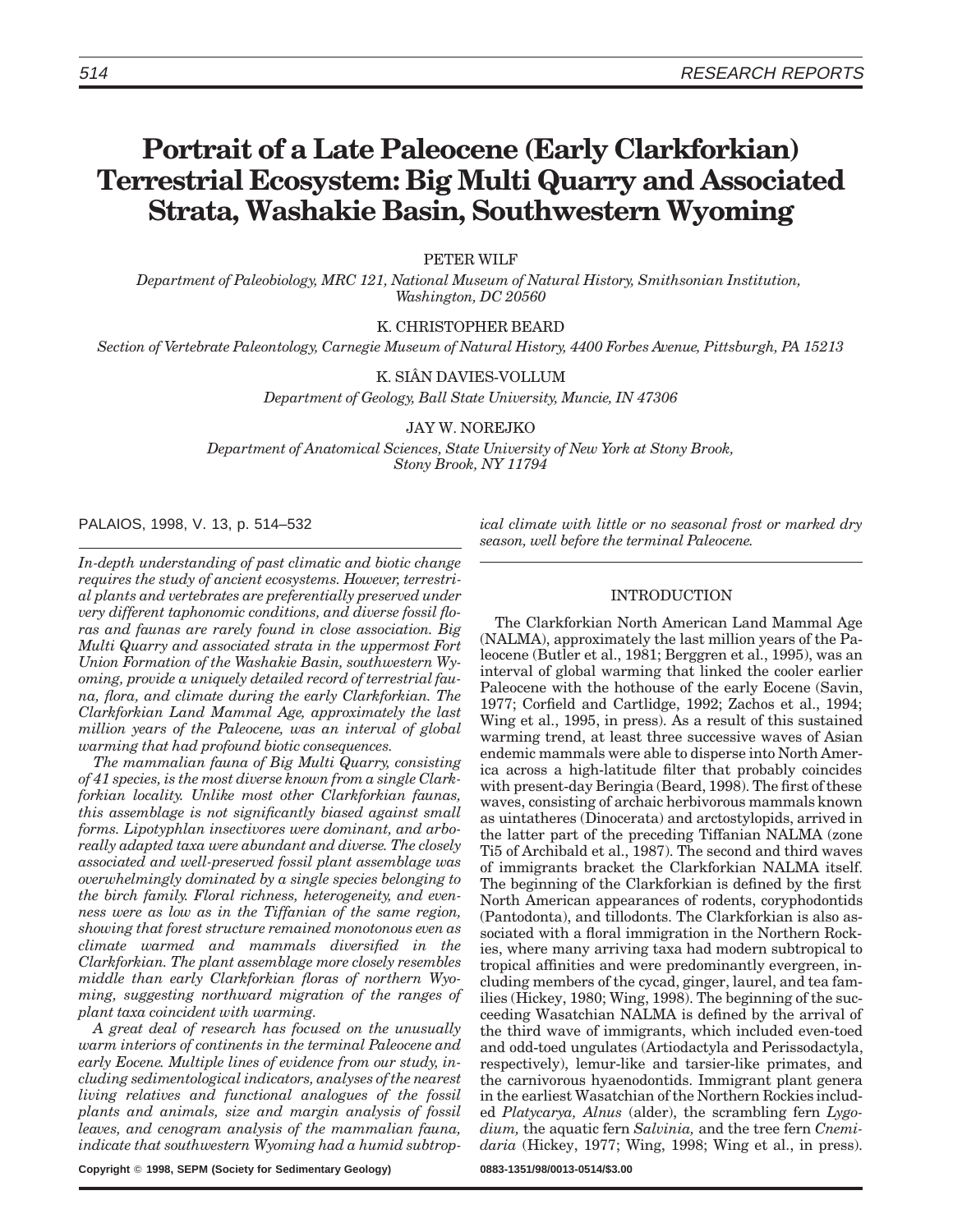The Clarkforkian, therefore, records part of this iterative pattern of immigration and the initial response of the native North American biota, both of which were mediated by climatic warming.

Despite the importance of the Clarkforkian for understanding the mechanisms and effects of global warming on land, nearly all work to date on a fine stratigraphic scale has focused on a single area, the Bighorn Basin of northwestern Wyoming (Hickey, 1980; Gingerich et al., 1980; Rose, 1980, 1981a; Archibald et al., 1987; Bown et al., 1994; Wing, 1998; Wing et al., 1995, in press). This geographic restriction limits our ability to understand whether patterns seen in the Bighorn Basin reflect local, regional, or global processes. Moreover, biogeographic consequences of climate change can only be understood by examining records from more than one area.

The most significant Clarkforkian mammal locality outside of the Bighorn Basin is Big Multi Quarry, located in the Washakie Basin (Fig. 1), about 350 km south of the classic Clarkforkian sections in the Bighorn Basin (Gingerich et al., 1980; Rose, 1981a). Fossil mammals from Big Multi Quarry comprise the most diverse Clarkforkian mammal fauna yet obtained from a single locality. Because of unusually thorough faunal sampling, Big Multi Quarry is ideally suited for reconstruction of ancient climate and habitats using methods that rely on faunal data. Furthermore, the fauna is associated with a well-preserved fossil plant assemblage, both in the bedding planes immediately above the quarry and throughout a well-exposed local section of 18 m. The plant assemblage is sufficient for reconstruction of paleoclimate and paleoecology, and sedimentological data provide additional information on paleoclimate and paleoenvironment.

The purpose of this paper is to integrate these different lines of evidence regarding the Clarkforkian biota, climate, and environment of southwestern Wyoming. The picture that emerges is the most complete portrait now available of a Clarkforkian terrestrial "ecosystem". At the same time, the record from Big Multi Quarry and associated strata broadens the geographic coverage of our understanding of this important interval.

#### Setting

The study area is located near the settlement of Bitter Creek, Sweetwater County, Wyoming, in the northwestern Washakie Basin, a sub-basin of the greater Green River Basin (Fig. 1). Today this area is an arid and windy high desert, with less than 30 cm of annual rainfall, January mean temperature near  $-10^{\circ}$ C, and only about 100 frostfree days per year (Knight, 1994). Big Multi Quarry lies in the uppermost part of the Fort Union Formation, which crops out around the trace of the Rock Springs Uplift (Love and Christiansen, 1985). Along the eastern flank of the Rock Springs Uplift, the thickness of the Fort Union Formation varies from about 420 to 750 m (Roehler, 1979; Winterfeld, 1982; Hettinger and Kirschbaum, 1991). Fort Union strata in this region do not provide a continuous record of Paleocene deposition. Rather, stratigraphic unconformities correspond to temporal hiatuses across the Cretaceous/Tertiary boundary and within the early and middle Paleocene (Roehler, 1979; Winterfeld, 1982; Kirschbaum and Nelson, 1988; Kirschbaum et al., 1994).



**FIGURE 1—**The greater Green River Basin of southwestern Wyoming, redrawn after Roehler (1992), showing major subbasins and uplifts (gray). Big Multi Quarry is located in the northwestern Washakie Basin, near Bitter Creek (starred).

Fossil mammals demonstrate local Fort Union deposition during the late Torrejonian (To3) and latter Tiffanian (Ti4-Ti5) NALMAs (Winterfeld, 1982), in addition to the Clarkforkian interval emphasized here. The overlying Wasatch Formation contains vertebrates representing the Wasatchian NALMA (Gazin, 1962; Savage et al., 1972; Savage and Waters, 1978; Williams and Covert, 1994). The Fort Union-Wasatch contact is locally covered by alluvium, approximately 80 m above Big Multi Quarry.

Big Multi Quarry occurs in a 0.5-m-thick, purple-gray, blocky mudstone near the base of our 23.4-m measured section (Figs. 2, 3). The vertebrate-bearing horizon is laterally continuous and traceable for at least 100 m. The local section is well-exposed by ephemeral drainages but bounded by covered intervals. Lithologies consist of coarsening-up packages of dark coal, rooted and drab underclay, carbonaceous shale, siltstone, progressively coarser grades of muscovitic sandstone, including cross-bedded strata, and limy siltstones. The limy siltstones are the most resistant units, and their weathered and fractured remains typically cap small buttes in the area. There are no mature paleosols, downcut channels, or any other indications of significant unconformities in the local section. Redbeds are absent, and rocks in general are drab-colored. The only exceptions are the purple coloration of the mudstone comprising Big Multi Quarry, an orange-stained goethitic sandstone immediately above the quarry, and yellow coloration from natrojarosite associated with coals. Paleosols in the area are thin, rooted underbeds lacking differentiated horizons as well as carbonate nodules. Poorly preserved fossil wood is common as talus. The lithologies observed in our section are typical of the upper Fort Union Formation throughout its outcrop zone around the Rock Springs Uplift (Roehler, 1973, 1979; Kirschbaum, 1987; Hettinger and Kirschbaum, 1991).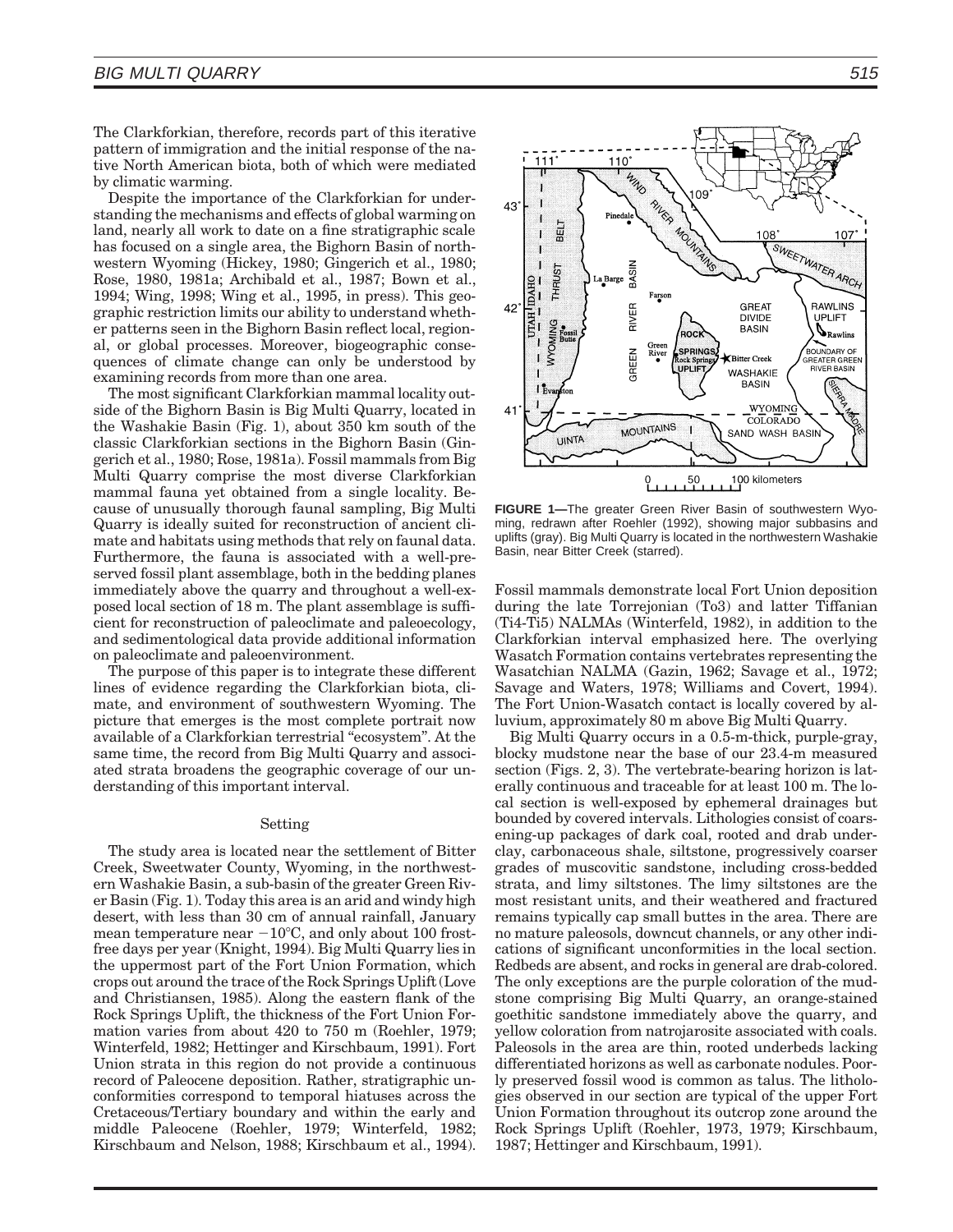

**FIGURE 2—**Big Multi Quarry. The shovel rests on the vertebrate-bearing mudstone (V), above which is a thin lignite (L) and a horizon bearing abundant fossil plants (P).

Plant compression-impression megafossils, primarily of leaves, are abundant in carbonaceous shales, siltstones, and sandstones throughout the local section (Fig. 3), especially at two stratigraphic levels: (1) immediately above Big Multi Quarry in gray and orange siltstone and sandstone (Fig. 2); and (2) in a 0.5-m-thick carbonaceous shale and 0.5-m siltstone unit that occurs from 18 to 19 m above Big Multi Quarry, where plant species diversity is highest and preservation is best (hereafter referred to as the "18m level''). The latter is interpreted as a swamp deposit; it is laterally extensive and bears fossil plants over a distance of 1.3 km along strike. Given the conformable and floristically uniform nature of the local section, it is reasonable to assume that the 18 m of section from Big Multi Quarry to the best fossil plant horizon covers a very short interval of geologic time and that the fossil vegetation can be combined for analysis. The 18 m represents less than 40 ky if sedimentation rates recently calculated for the Clarkforkian of the Clark's Fork Basin are roughly applicable (Wing et al., 1999).

# Previous Work

Big Multi Quarry was discovered in 1976 by a field party from the University of California Museum of Paleontology (UCMP) under the direction of Dr. Donald E. Savage (UCMP loc. V76134). According to Rose (1981a: p.



**FIGURE 3—**Measured section and expanded sections through Big Multi Quarry and plant bearing beds. The lower expanded section is through Big Multi Quarry (Fig. 2); the upper is adjacent to the most diverse fossil plant localities, USNM locs. 41270 and 41274, which are not on the main line of section.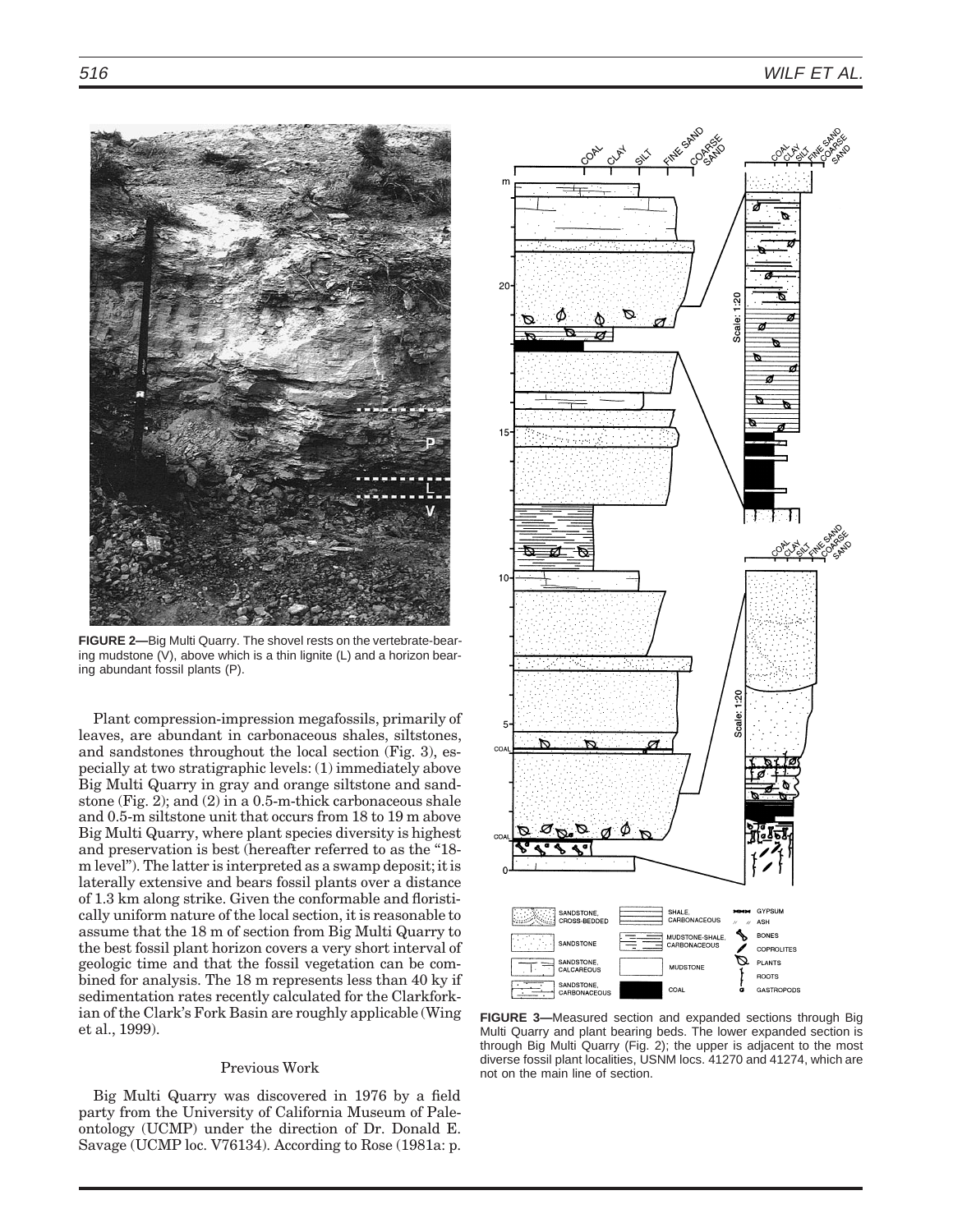131), the locality derives its name from the discovery of a large multituberculate (?*Neoliotomus*) during initial field work. The relevant specimens were placed in storage soon thereafter, and the exact identity of the large multituberculate remained a mystery for many years. The original multituberculate specimens were recently relocated in the UCMP collections and can now be provisionally referred to *N. conventus.* Based on the 1970s collections, Rose (1981a, p. 131–132) provided an annotated faunal list for Big Multi Quarry consisting of some 25 species of mammals. Citing the presence of *Plesiadapis cookei,* Rose (1981a) correlated the assemblage with the middle Clarkforkian (Cf2) *Plesiadapis cookei* Zone of the Bighorn Basin. However, we regard the occurrence of *P. cookei* at Big Multi Quarry as questionable because we have not found specimens of *P. cookei* in either the Berkeley or subsequent collections.

In 1992, field parties from the Carnegie Museum of Natural History (CM) resumed work at Big Multi Quarry, which has now been excavated intensively for six consecutive field seasons (CM loc. 2433). This new phase of research has significantly expanded our knowledge of the fauna, which now consists of 41 species of mammals. Two new species of rodents from Big Multi Quarry, among the oldest known from North America, were described by Dawson and Beard (1996). These included the first North American species of the primitive rodent family Alagomyidae, otherwise known only from early Cenozoic localities in Mongolia and China (Dashzeveg, 1990; Meng et al., 1994; Tong and Dawson, 1995). Systematic study of the remainder of the mammalian fauna is ongoing.

Plant fossils have occasionally been reported from the upper Fort Union Formation of the Rock Springs Uplift (Brown, 1962; Roehler, 1979; Kirschbaum, 1987), but few paleobotanical publications have treated this area and time period in any depth. Most research has been systematic (Manchester and Chen, 1996; Manchester and Dilcher, 1997). Gemmill and Johnson (1997) recently published a paleoecological analysis of a Tiffanian plant assemblage from the nearby Great Divide Basin. Their work was conducted at similar spatial scales to ours, consisting of ten localized sediment samples collected over a limited total area, thus providing a useful temporal antecedent to this study. Field crews from the U.S. National Museum of Natural History (USNM) conducted the paleobotanical field work for this study during the 1994–1996 field seasons.

Kirschbaum et al. (1994) showed that prevailing paleocurrents in the area were southerly, with the crystalline Wind River Mountains to the north supplying lithic sand, and that these drainages eventually joined northwardflowing drainages from the Uinta Mountain Front before flowing east. The Rock Springs Uplift in the latest Paleocene was flattened by erosion and did not impede this drainage pattern (Kirschbaum et al., 1994). The only previous paleoclimatic report is that of Roehler (1979), who suggested, on the basis of lithologic observations and preliminary collections of fossil leaves, pollen, and vertebrates from correlative rocks in the adjacent Sand Butte Rim NW Quadrangle, that ''. . . the (Fort Union) rocks were deposited in a subtropical climate in swamps and on forested floodplains, probably not more than 900–1300 ft. above sea level.''

**TABLE 1**—Total organic carbon content (TOC) for selected beds.

| Sample                 | Meter<br>level | Lithology/fossils                        | $\%$<br>TOC |
|------------------------|----------------|------------------------------------------|-------------|
| <b>USNM</b> loc. 41272 | 18             | fissile siltstone/plants                 | 5.5         |
| <b>USNM</b> loc. 41272 | 18             | fissile siltstone/plants                 | 5.8         |
| <b>USNM</b> loc. 41272 | 18             | carbonaceous shale-silt-<br>stone/plants | 7.6         |
| <b>USNM</b> loc. 41269 | 18             | carbonaceous shale/<br>plants            | 7.8         |
| USNM loc. 41269        | 18             | lignite                                  | 84          |
| USNM locs, 41275-76    | 11             | mudstone/plants                          | 5.8         |
| <b>USNM</b> loc. 41264 | 4              | sandstone/plants                         | 5.2         |
| <b>USNM</b> loc. 41263 | 1              | sandstone/plants                         | 3.8         |
| Big Multi Quarry       | $0.5^{\circ}$  | mudstone/vertebrates                     | 5.8         |
| Big Multi Quarry       | 0.5            | organic mudstone/verte-<br>brates        | 8.6         |
| Big Multi Quarry       | ${<}0.5$       | gray mudstone/verte-<br>brates           | 6.2         |

## **METHODS**

## Sedimentological Analysis

The section shown in Figure 3 was measured from below the base of the vertebrate-bearing mudstone, to USNM loc. 41264 (4-m level), USNM loc. 41276 (11-m level), and USNM loc. 41271 (18-m level), ending at the siltstone cap on the butte containing the latter locality. In addition, detailed sedimentological logs were taken of the major fossiliferous layers at Big Multi Quarry and four localities along the strike of the 18-m plant bed, one of which is shown in Figure 3. These logs identified beds on the centimeter scale to detect minor changes in lithologies and deposition. Each bed was assessed for thickness, type of boundary with adjacent beds, Munsell color, grain size, sedimentological features, structure, presence and type of organic material, and coloration by secondary and pedogenic minerals. Representative samples from each of the fossil-bearing beds were collected for analysis of total organic carbon content (TOC; Table 1). These were taken from well below the weathered surface to avoid errors associated with the introduction of modern organic material. To evaluate TOC, we used low-temperature combustion methods (Wilde et al., 1979), where TOC is equal to the weight of carbon divided by the dry weight.

#### Specimen Collection and Processing

The most complete specimens of fossil vertebrates were invariably collected by small-scale quarrying, either by hand or using hand-held tools. However, in order to sample the fauna as thoroughly as possible and to remove collecting biases against the recovery of small taxa, virtually all fossiliferous rock was screen-washed subsequent to initial quarrying. Some specimens were also obtained by surface-prospecting, amounting to fewer than 1% of all specimens recovered.

Plant megafossils were collected from 15 quarries at four stratigraphic levels (Fig. 3, Table 2). Each quarry comprised only  $1-2$  m<sup>3</sup> of sediment in order to allow investigation of small-scale variation in vegetation. Collections representing the full range of morphological variation found for each species at each locality have been deposited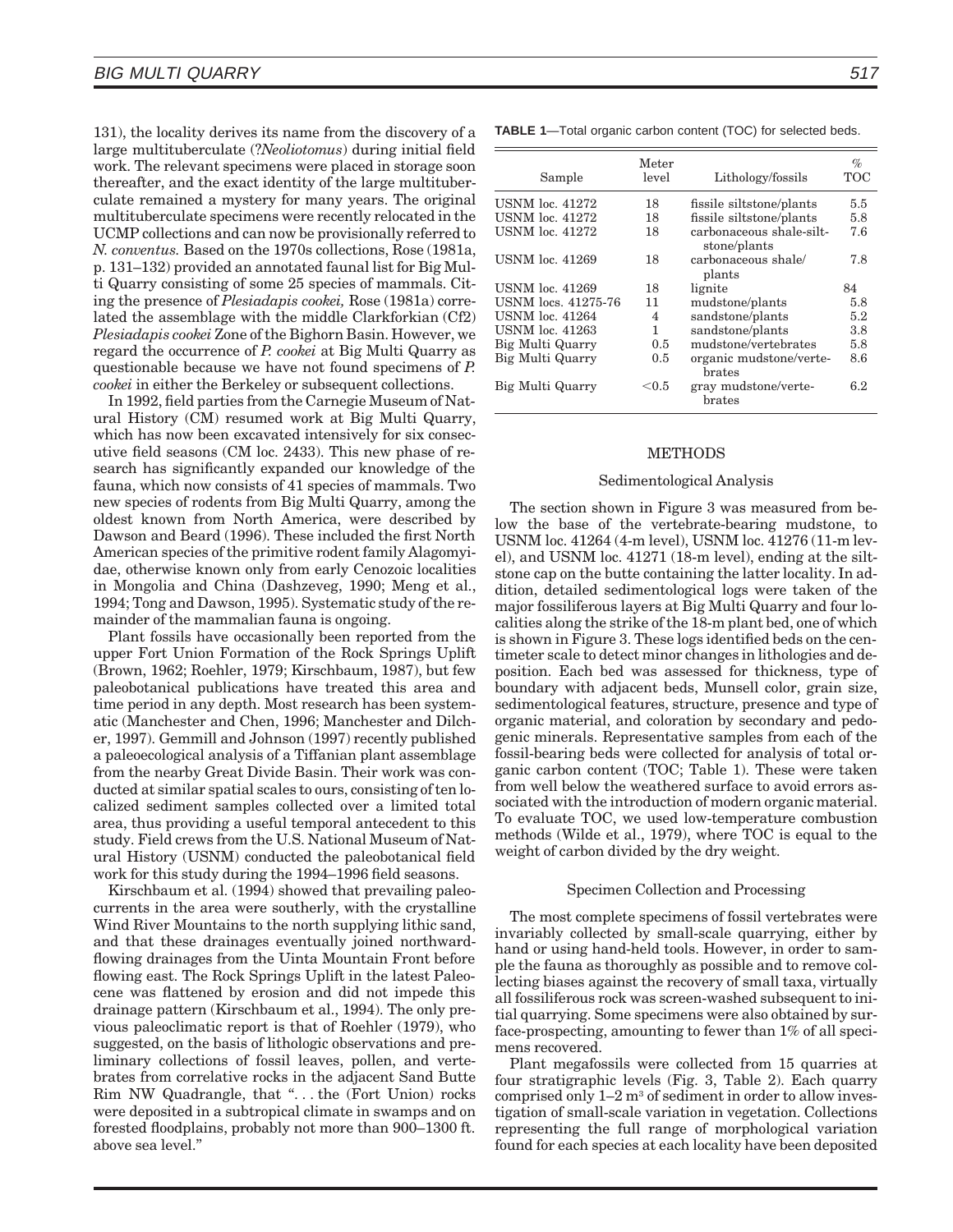**TABLE 2**—Floral list, with presence-absence data and previously known range in the Tiffanian to Lostcabinian of the Bighorn Basin (from Wing, 1998).  $f =$  frequency. Ranges: Ti, Tiffanian; Cf1-3, Clarkforkian Zones 1-3; GB, Graybullian; LC, Lostcabinian. Organs: A, axis; F, foliage; C, cone; Ca, calyx; Fr, fruit. "sl" = found at same stratigraphic level as the quarry, usually within 20 m, but not at the quarry itself.

| Taxon                                                                                                           | USNM loc. 412- (meter level) |             |             |                  |             |             |             |             |                                        |             |             |                            |                |                            |                                                                                                 |                            |                       |                 |
|-----------------------------------------------------------------------------------------------------------------|------------------------------|-------------|-------------|------------------|-------------|-------------|-------------|-------------|----------------------------------------|-------------|-------------|----------------------------|----------------|----------------------------|-------------------------------------------------------------------------------------------------|----------------------------|-----------------------|-----------------|
|                                                                                                                 | Org<br>an                    | 62<br>(1)   | 63<br>(1)   | 64               | 75          | 76          | 65          |             | 66 67 68                               |             | 69          | 70                         | 71             | -72                        | 73<br>$(4)$ $(11)$ $(11)$ $(18)$ $(18)$ $(18)$ $(18)$ $(18)$ $(18)$ $(18)$ $(18)$ $(18)$ $(18)$ | 74                         |                       | Range,<br>Ti-LC |
| Sphenopsida                                                                                                     |                              |             |             |                  |             |             |             |             |                                        |             |             |                            |                |                            |                                                                                                 |                            |                       |                 |
| <i>Equisetum</i> sp.<br>Polypodiopsida<br><b>BLECHNACEAE</b>                                                    | Α                            |             |             |                  |             |             |             |             |                                        |             |             |                            |                |                            |                                                                                                 | X                          | $\mathbf{1}$          | $Cf1-LC$        |
| Woodwardia gravida Hickey<br>?POLYPODIACEAE                                                                     | F                            |             |             |                  |             |             |             |             |                                        | x           |             | X                          |                | X                          |                                                                                                 |                            | 3                     | $GB-LC$         |
| Allantodiopsis erosa Lesquereux<br>Pinopsida<br>TAXODIACEAE                                                     | F                            |             |             |                  |             |             |             |             |                                        |             |             |                            | X              | X                          | $\mathbf x$                                                                                     | $\mathbf x$                | 4                     | Cf1-LC          |
| Glyptostrobus europaeus (Brogniart) Heer<br>Metasequoia occidentalis Newberry<br>Liliopsida<br><b>ARECACEAE</b> | F, C<br>F, C                 | $\mathbf X$ | $\mathbf X$ | $\mathbf X$      |             |             | x<br>X      |             | x                                      | $\mathbf X$ | X           | $\mathbf X$                | $\mathbf X$    | $\mathbf X$                | $\mathbf X$                                                                                     | $\mathbf X$                | 12<br>1               | Ti-LC<br>Ti-GB  |
| Amesoneuron sp. Goeppert<br>ZINGIBERACEAE                                                                       | F                            |             |             |                  |             |             |             |             |                                        |             |             |                            |                | X                          |                                                                                                 |                            | 2                     | $Cf1-LC$        |
| Zingiberopsis isonervosa Hickey<br>Magnoliopsida<br><b>BETULACEAE</b>                                           | $\mathbf F$                  |             |             | X                |             |             |             | x           |                                        |             |             |                            |                |                            |                                                                                                 |                            | $\overline{2}$        | $Cf1-LC$        |
| Corylites sp. Gardner<br>Palaeocarpinus aspinosa Manchester and                                                 | $\mathbf F$                  | $\mathbf x$ | X           |                  |             |             | X           | X           | $\mathbf x$                            | $\mathbf X$ | $\mathbf x$ | X                          |                | X                          | $\mathbf X$                                                                                     | $\mathbf x$                | 11                    | $Cf1-GB$        |
| Chen<br>?CERCIDIPHYLLACEAE<br>aff. Cercidiphyllaceae FW09                                                       | $_{\rm Fr}$<br>F             | $\mathbf X$ | X           |                  |             |             | X           |             | X                                      | $\mathbf X$ | $\mathbf x$ | X                          |                |                            | sl                                                                                              | $\mathbf x$                | 8<br>6                | $Cf2-3$         |
| CORNACEAE<br>Cornus hyperborea Heer                                                                             | F                            | $\mathbf X$ | X<br>X      |                  |             |             |             |             | X                                      |             | X           | X                          |                | $\mathbf X$<br>$\mathbf X$ |                                                                                                 | $\mathbf x$<br>$\mathbf X$ | 4                     | $Cf1-GB$        |
| JUGLANDACEAE<br>"Carya" antiquorum Newberry                                                                     | F                            |             |             |                  |             |             |             |             |                                        |             |             | X                          |                |                            |                                                                                                 |                            | 1                     | Ti-GB           |
| LAURACEAE<br>"Cinnamomum" sezannense Watelet                                                                    | F                            | $\mathbf X$ | X           |                  |             |             |             |             |                                        |             |             |                            |                |                            |                                                                                                 |                            | $\overline{2}$        | Cf1-Cf3         |
| aff. Ocotea FW03<br>Persites argutus Hickey                                                                     | F<br>$\mathbf F$             | $\mathbf x$ | X           |                  | $\mathbf x$ | $\mathbf X$ |             | $\mathbf x$ | $\mathbf x$<br>$\overline{\mathbf{X}}$ | x           |             | $\mathbf x$<br>$\mathbf x$ | $\mathbf X$    | $\mathbf x$<br>$\mathbf X$ | $\mathbf x$                                                                                     | $\mathbf X$<br>$\mathbf X$ | $\,6$<br>10           | $Cf1-GB$        |
| ?LAURACEAE<br>"Ficus" planicostata Lesquereux                                                                   | F                            | X           |             |                  |             |             |             |             |                                        |             |             |                            |                |                            |                                                                                                 |                            | 1                     | $Cf2-GB$        |
| MAGNOLIACEAE<br>Magnoliaceae sp. FW07-22-46<br><b>MYRTACEAE</b>                                                 | $\mathbf F$                  |             |             |                  |             |             |             |             | x                                      |             |             | x                          |                |                            |                                                                                                 | $\mathbf X$                | 3                     |                 |
| Paleomyrtinaea sp. Pigg, Stockey, and Max-<br>well                                                              | $_{\rm Fr}$                  |             |             |                  |             |             |             |             |                                        |             |             | X                          |                |                            |                                                                                                 |                            | 1                     |                 |
| ?PLATANACEAE<br>"Ficus postartocarpoides" FW06                                                                  | $\mathbf F$                  |             |             |                  |             |             |             |             |                                        |             | X           | X                          |                |                            |                                                                                                 | $\mathbf x$                | 3                     | $Cf1-3$         |
| ?VITACEAE<br>"Ampelopsis" acerifolia (Newberry) Brown<br><b>INCERTAE SEDIS</b>                                  | F                            |             |             |                  |             |             | $\mathbf X$ | $\mathbf x$ | X                                      | $\mathbf X$ |             | $\mathbf x$                | $\mathbf X$    |                            | $\mathbf x$                                                                                     | $\mathbf X$                | 8                     | Ti-GB           |
| Averrhoites affinis (Newberry) Hickey<br>Calycites sp. FW13                                                     | F<br>Ca                      |             |             | $\mathbf X$<br>X |             |             | sl          |             |                                        |             |             | X                          |                | X                          |                                                                                                 |                            | 3<br>$\mathbf{1}$     | Cf1-LC          |
| aff. "Viburnum" antiquum (Newberry)<br>Hollick FW40                                                             | F                            |             |             |                  |             |             |             |             |                                        |             |             | X                          |                |                            |                                                                                                 | $\mathbf x$                | $\overline{2}$        |                 |
| FW05<br><b>FW18</b>                                                                                             | F<br>F                       |             |             |                  |             |             |             |             |                                        |             | x           |                            |                | X                          |                                                                                                 |                            | 1<br>$\boldsymbol{2}$ |                 |
| <b>FW23</b><br><b>FW24</b>                                                                                      | F<br>F                       |             |             |                  |             |             |             |             |                                        |             | X           |                            |                |                            |                                                                                                 | $\mathbf x$                | 1<br>1                |                 |
| <b>FW25</b><br><b>FW27</b>                                                                                      | F<br>F                       |             |             |                  |             |             | X           |             |                                        |             |             |                            |                |                            |                                                                                                 |                            | 1<br>1                |                 |
| FW31 ?aquatic herb                                                                                              | F                            |             | x           |                  |             |             |             |             |                                        |             |             |                            |                |                            |                                                                                                 |                            | 1                     |                 |
| <b>FW58</b>                                                                                                     | 2 <sub>Fr</sub>              |             |             |                  |             |             |             |             |                                        |             |             | x                          |                |                            |                                                                                                 |                            | 1                     |                 |
| fertilized catkin FW65<br>FW68                                                                                  | Fr<br>F                      |             |             | x                |             |             |             |             |                                        |             |             |                            |                |                            |                                                                                                 | $\mathbf x$                | 1<br>1                |                 |
| Site richness (nonreproductive)                                                                                 |                              | 6           | 7           | 3                | 1           | 1           | $\bf 5$     | 4           | $9\,$                                  | 6           | $\,6$       | 12                         | $\overline{4}$ | 11                         | $\overline{5}$                                                                                  | 14                         |                       |                 |

Notes. "aff." = strong morphological similarity. Quotation marks = assignment thought to be invalid. Morphotype numbers (FW) shown for undescribed forms. *Woodwardia gravida* material is sterile; assignment based on fertile material found in nearby Clarkforkian rocks in the Sand Butte Rim NW Quadrangle (Wilf, unpublished data). "*Ficus postartocarpoides*" = "*F." artocarpoides, sensu* Wing (1998). The modified name is used to separate the morphotype from nomenclatural issues involving "*F.*" artocarpoides Lesquereux and "*F.*" prear*tocarpoides* Brown (see Johnson, 1996). FW40 is consistently narrower and less cordate than ''*Viburnum*'' *antiquum* as usually defined but shares other architectural features. Figured descriptions and additional references for the species designated with author names can be found in Brown (1962), Hickey (1977), Pigg et al. (1993), and Manchester and Chen (1996).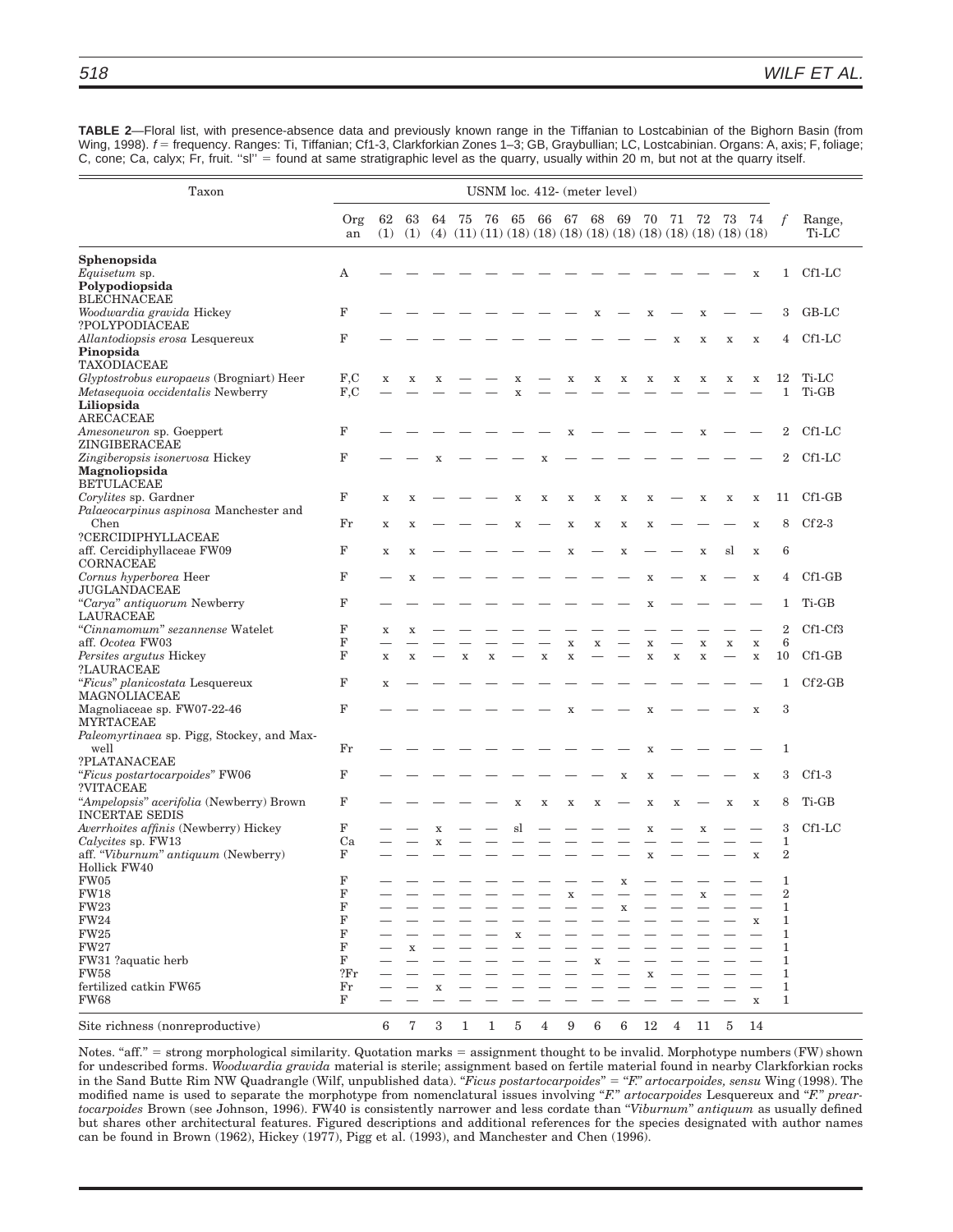

**FIGURE 4—**Relative abundance of mammals in three different size classes at Big Multi Quarry and a modern woodland assemblage from the Ohio River valley. Body size for the fossil mammal species was estimated using regressions of body size versus  $M<sub>1</sub>$  area in extant mammalian groups (see Table 3 and text). The distribution of body size in the extant woodland sample was adapted from Gunnell (1994) and references therein. Size categories are as follows: I, less than 0.5 kg; II, 0.5 kg-10 kg; III, greater than 10 kg.

at USNM under accession no. 420051. Fossil plants were segregated into morphospecies (Table 2) based on previous descriptive work and detailed analysis of the leaf architecture of undescribed forms (Hickey, 1973, 1979; Hickey and Wolfe, 1975).

## Paleoecology

Both the vertebrate and plant assemblages appear to be parautochthonous and, therefore, well suited for paleoecological study. The frequent preservation of delicate, yet relatively complete microvertebrate fossils strongly indicates minimal transport. This interpretation is consistent with the fine-grained sediments comprising the vertebrate-bearing bed, which imply a low-energy depositional environment. The relative abundance of mammals in small, medium, and large size classes closely approximates that in a modern woodland assemblage (Fig. 4), suggesting that sampling bias against any particular size class is negligible. Most other Clarkforkian mammal assemblages are dominated by medium- and large-bodied taxa (Rose, 1981a). Also, it is widely acknowledged that fossil assemblages produced by surface collecting, including the vast majority of Clarkforkian assemblages currently known, are systematically biased against the recovery of small taxa (e.g., Winkler, 1983). Our collecting methods were designed to allow the small mammal component to be sampled especially thoroughly. Hence, we argue that the Big Multi Quarry assemblage provides the most unbiased approximation of a Clarkforkian mammalian community currently available.

Preservation of plant fossils is good to excellent. Fine details of leaf architecture are commonly preserved, often including the highest orders of venation. Cuticular preservation occurs on many specimens. Leaves from the 18-m level are of many different sizes on the same slab, indicating little taphonomic sorting. Davies-Vollum and Wing (1998) have shown that plant fossils found in fine-grained sediments of backswamp environments similar to those at the 11-m and 18-m levels preserve parautochthonous floral assemblages. Plant fossils found in coarser-grained sediment in the section, such as at the 1-m and 4-m levels, may have been transported short distances under higher energy fluvial conditions. The coarse-grained rocks indicate environments that were subject to more frequent sediment influx, as individual leaf layers tend to be separated vertically by sand, while the finer-grained sediments at the 18-m level preserved more leaf mats. However, even in these coarser-grained sediments the preservation of fine detail and the lack of mechanical damage indicate that there was not substantial transport prior to deposition. In addition, the presence of roots below plant beds throughout the section shows that standing phytomass was present (Fig. 3). For the fossil leaves to be derived from a distant source, they would have to be transported into the area in large numbers and also displace the leaf litter of existing forests.

All mammal specimens identifiable to the species level were tabulated (Table 3), yielding measures of relative abundance of the mammalian fauna in the form of total number of specimens (TNS) and minimum number of individuals (MNI). It is widely thought that MNI overestimates the abundance of rare species but underestimates the abundance of common forms (e.g., Rose, 1981b, and references therein). Although estimates of relative abundance based on TNS and MNI varied somewhat, these differences were typically minor (Fig. 4, Table 3). Diversity indices were calculated for comparison with similar data for other Paleocene and early Eocene North American mammal faunas taken from the literature (Table 4).

For the plants, the primary paleoecological technique was field censusing (Table 5). Our methodology was very similar to that of Gemmill and Johnson (1997) and Davies-Vollum and Wing (1998). Actualistic study in modern forests by Burnham et al. (1992) has shown that there is a strong positive correlation between the leaf mass of species recovered from litter baskets and the stem basal area of the source forest, that a correlation nearly as strong exists when leaf area is used instead of leaf mass, and that leaf count is a good proxy for leaf area. This study and others have shown that individual, highly local litter samples reflect the species composition of a source area of no more than about 20 m radius (Burnham, 1996, 1997). Burnham et al. (1992) suggested that, for minimally transported samples of fossil vegetation, censuses of 350–400 leaves would provide a useful approximation of the relative stem biomass of the ancient plant species in the immediate vicinity and would probably recover most of the species that shed leaves into the depositional site. The goal in this study was at least 350 leaves per site, but this number was lowered slightly if site richness was very low or raised if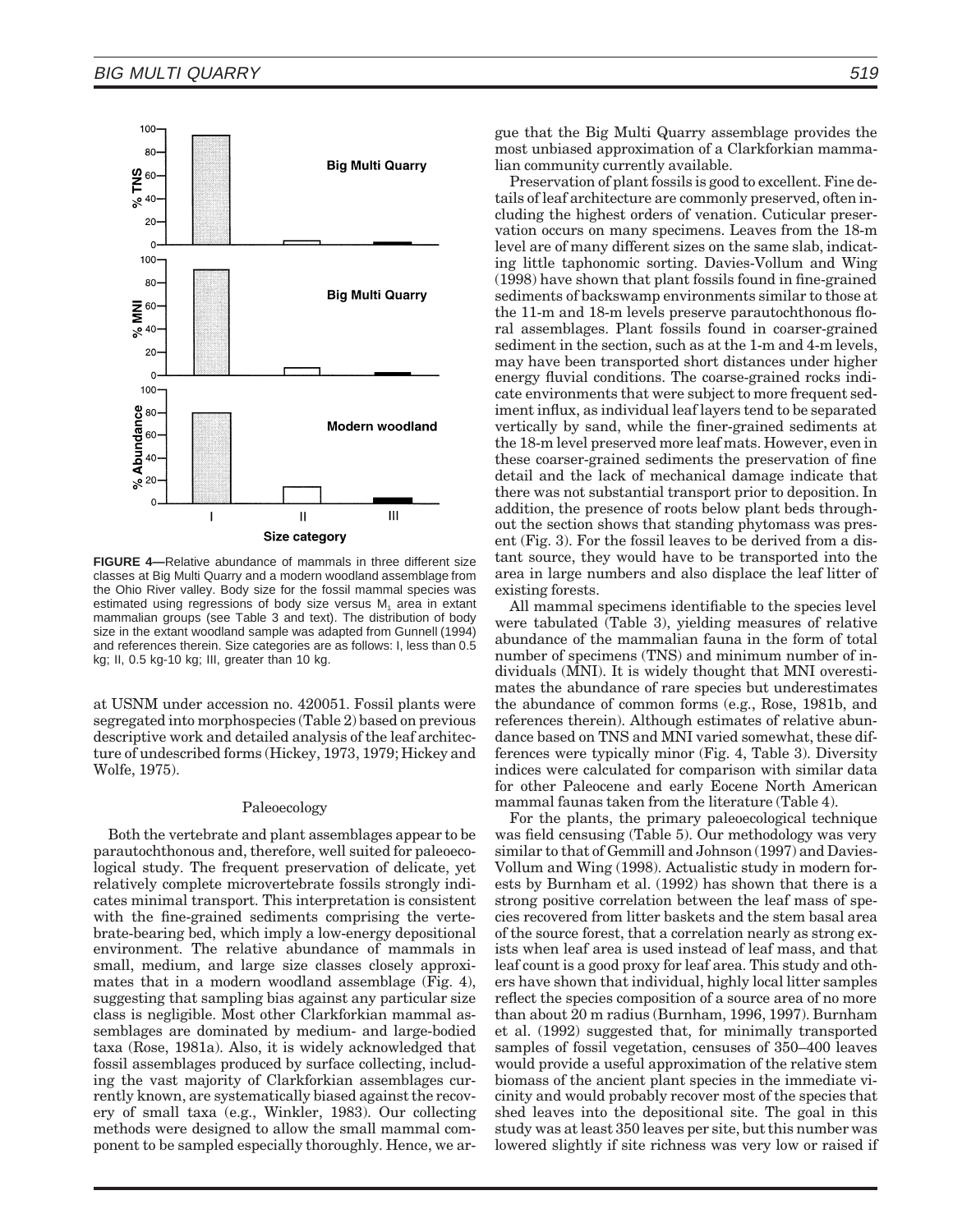**TABLE 3**—Mammalian faunal composition at Big Multi Quarry. For purposes of cenogram analysis, the natural logarithm of body mass was calculated from measurements of lower first molar area in each species, according to regression equations published by Legendre (1989). See text for discussion regarding estimates of body mass in multituberculates and palaeanodonts.

| Taxon                                                   |              | TNS/MNI        | $\%\text{TNS}$ | %MNI         | ln<br>(M, area,<br>$mm2$ ) | $\ln$<br>(body<br>mass, g) | Regression<br>model                        |
|---------------------------------------------------------|--------------|----------------|----------------|--------------|----------------------------|----------------------------|--------------------------------------------|
| <b>Multituberculata</b>                                 |              |                |                |              |                            |                            |                                            |
| Microcosmodon conus                                     |              | 70/13          | 4.19           | 4.98         | 0.24                       | 2.66                       | All Mammal                                 |
| Neoliotomus conventus                                   |              | 3/1            | 0.18           | 0.38         | 2.45                       | 6.42                       | All Mammal                                 |
| Ectypodus powelli                                       |              | 124/16         | 7.42           | 6.13         | $-0.057$                   | 2.15                       | All Mammal                                 |
| Parectypodus laytoni                                    |              | 4/3            | 0.24           | 1.15         | $-0.39$                    | 1.59                       | All Mammal                                 |
| <b>Marsupialia</b>                                      |              |                |                |              |                            |                            |                                            |
| Peradectes protinnominatus                              |              | 175/21         | 10.47          | 8.05         | 0.24                       | 3.24                       | Marsupial                                  |
| Lipotyphla                                              |              |                |                |              |                            |                            |                                            |
| Palaeoryctes sp., cf. P. punctatus                      |              | 12/3           | 0.72           | 1.15         | 0.96                       | 3.08                       | Refined Insectivore                        |
| Leipsanolestes n. sp.                                   |              | 340/48         | 20.33          | 18.39        | 1.23                       | 3.59                       | Refined Insectivore                        |
| Plagioctenodon sp. A                                    |              | 73/16          | 4.37           | 6.13         | 0.12                       | 1.53                       | Refined Insectivore                        |
| Plagioctenodon sp. B                                    |              | 81/12          | 4.84           | 4.60         | 0.78                       | 2.76                       | Refined Insectivore                        |
| Wyonycteris sp.                                         |              | 93/14          | 5.56           | 5.36         | 0.32                       | 1.90                       | Refined Insectivore                        |
| Limaconyssus sp.                                        |              | 26/6           | 1.56           | 2.30         | 0.73<br>0.73               | 2.67                       | Refined Insectivore                        |
| Ceutholestes sp.<br>cf. Mckennatherium, n. gen., n. sp. |              | 13/3<br>5/2    | 0.78<br>0.30   | 1.15<br>0.77 | 0.74                       | 2.66<br>2.68               | Refined Insectivore<br>Refined Insectivore |
| Diacocherus minutus                                     |              | 2/1            | 0.12           | 0.38         | 1.01                       | 3.18                       | Refined Insectivore                        |
| Placentalia, incertae sedis                             |              |                |                |              |                            |                            |                                            |
| Labidolemur kayi                                        |              | 13/2           | 0.78           | 0.77         | 0.74                       | 2.68                       | Refined Insectivore                        |
| Palaeosinopa sp.                                        |              | 7/1            | 0.42           | 0.38         | 2.45                       | 6.43                       | All Mammal                                 |
| <i>Planetetherium n. sp.</i>                            |              | 13/2           | 0.78           | 0.77         | 2.07                       | 5.77                       | All Mammal                                 |
| Primatomorpha                                           |              |                |                |              |                            |                            |                                            |
| Chiromyoides n. sp.                                     |              | 11/3           | 0.66           | 1.15         | 1.99                       | 6.13                       | Primate                                    |
| Plesiadapis dubius                                      |              | 3/1            | 0.18           | 0.38         | 1.95                       | 6.07                       | Primate                                    |
| Plesiadapidae, large sp.                                |              | 2/1            | 0.12           | 0.38         | 3.37                       | 8.50                       | Primate                                    |
| Carpolestes nigridens                                   |              | 88/11          | 5.26           | 4.21         | 0.89                       | 4.23                       | Primate                                    |
| Phenacolemur simonsi                                    |              | 37/4           | 2.21           | 1.53         | 0.74                       | 4.01                       | Primate                                    |
| Phenacolemur pagei                                      |              | 41/4           | 2.45           | 1.53         | 1.56                       | 5.41                       | Primate                                    |
| cf. Ignacius, n. gen., n. sp.                           |              | 21/6           | 1.26           | 2.30         | 2.07                       | 6.27                       | Primate                                    |
| Arctodontomys simplicidens                              |              | 18/4           | 1.08           | 1.53         | 1.95                       | 6.07                       | Primate                                    |
| Arctodontomys n. sp.<br><i>Tinimomys</i> n. sp.         |              | 19/5<br>38/7   | 1.14<br>2.27   | 1.92<br>2.68 | 0.80<br>$-0.13$            | 4.10<br>2.51               | Primate<br>Primate                         |
| Chalicomomys n. sp.                                     |              | 5/1            | 0.30           | 0.38         | $-0.11$                    | 2.56                       | Primate                                    |
| "Condylarthra"                                          |              |                |                |              |                            |                            |                                            |
| Phenacodus intermedius                                  |              | 8/1            | 0.48           | 0.38         | 4.75                       | 10.80                      | Ungulate                                   |
| Ectocion osbornianus                                    |              | 27/4           | 1.61           | 1.53         | 3.74                       | 9.27                       | Ungulate                                   |
| Apheliscus nitidus                                      |              | 114/11         | 6.82           | 4.21         | 1.84                       | 5.39                       | All Mammal                                 |
| Aletodon sp., cf. A. conardae                           |              | 5/1            | 0.30           | 0.38         | 2.74                       | 6.92                       | All Mammal                                 |
| Chriacus sp.                                            |              | 6/1            | 0.36           | 0.38         | 3.32                       | 7.91                       | All Mammal                                 |
| Dinocerata                                              |              |                |                |              |                            |                            |                                            |
| Probathyopsis sp., cf. P. harrisorum                    |              | 2/1            | 0.12           | 0.38         | 5.00                       | 10.78                      | All Mammal                                 |
| Pantodonta                                              |              |                |                |              |                            |                            |                                            |
| Cyriacothenum psamminum                                 |              | 1/1            | 0.06           | 0.38         | 3.54                       | 8.28                       | All Mammal                                 |
| Tillodontia                                             |              |                |                |              |                            |                            |                                            |
| Azygonyx xenicus                                        |              | 2/1            | 0.12           | 0.38         | 3.81                       | 8.74                       | All Mammal                                 |
| Rodentia                                                |              |                |                |              |                            |                            |                                            |
| Paramys adamus<br>Alagomys russelli                     |              | 94/13<br>58/10 | 5.62<br>3.47   | 4.98<br>3.83 | 0.79<br>$-0.31$            | 3.48<br>1.54               | Refined Rodent<br>Refined Rodent           |
| Palaeanodonta                                           |              |                |                |              |                            |                            |                                            |
| Palaeanodon sp., cf. P. parvulus                        |              | 1/1            | 0.06           | 0.38         |                            | 6.62                       | All Mammal                                 |
| Carnivora                                               |              |                |                |              |                            |                            |                                            |
| Viverravus sp.                                          |              | 8/2            | 0.48           | 0.77         |                            |                            |                                            |
| Didymictis sp.                                          |              | 9/3            | 0.54           | 1.15         |                            |                            |                                            |
|                                                         | <b>Total</b> | 1672/261       |                |              |                            |                            |                                            |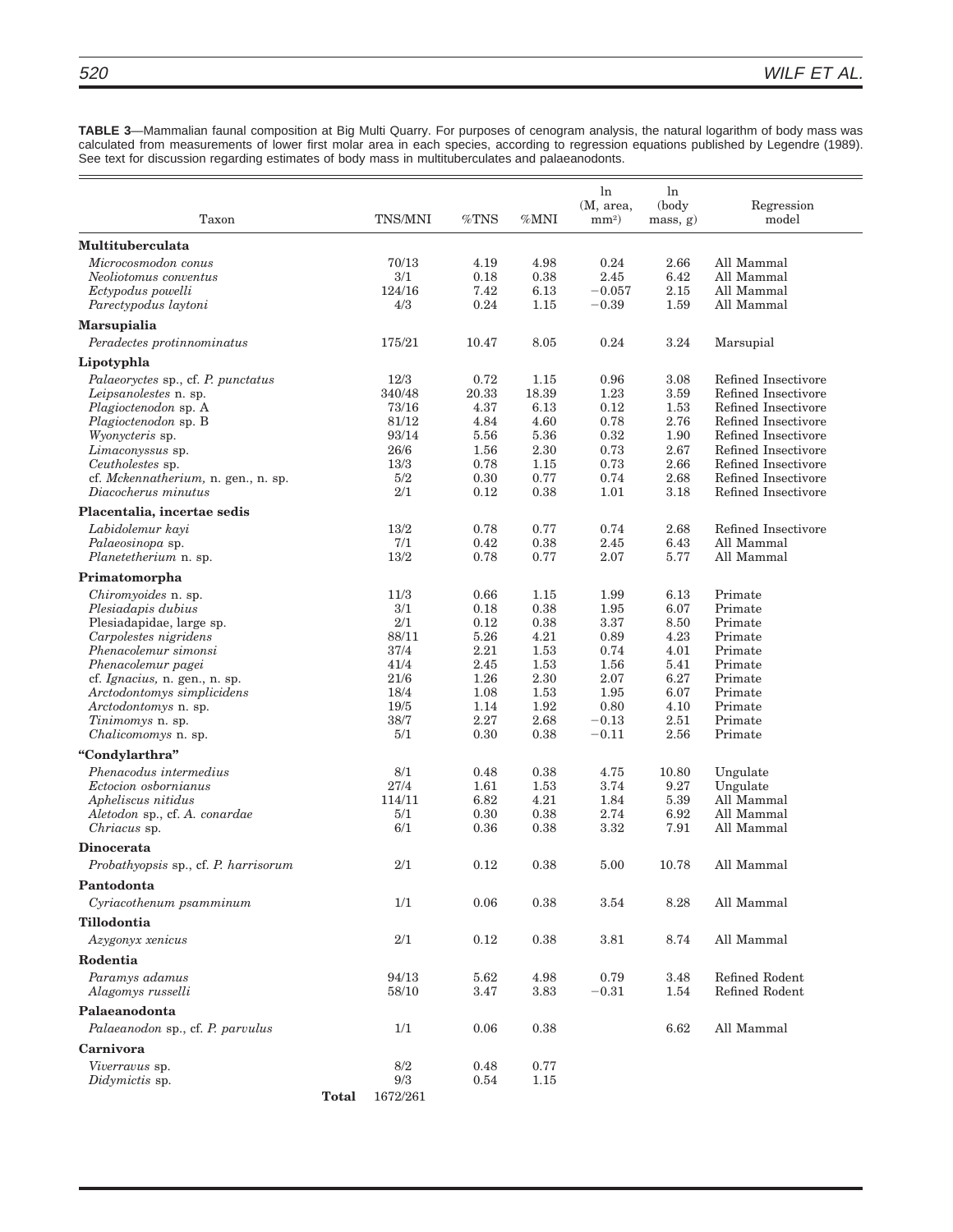**TABLE 4**—Diversity indices for Paleocene and early Eocene mammalian assemblages from the western United States. Comparative data for localities other than Big Multi Quarry are from Gunnell (1994) and references therein. Diversity indices as in Rose (1981a).

| Locality/Zone              | Simpson<br>(1) | Shannon<br>(H') | Whittaker<br>(E) |
|----------------------------|----------------|-----------------|------------------|
| Rock Bench Quarry (To3)    | 0.954          | 3.40            | 33.3             |
| Douglass Quarry (Ti1)      | 0.952          | 3.40            | 35.2             |
| Scarritt Quarry (Ti2)      | 0.811          | 2.03            | 11.2             |
| Cedar Point Quarry (Ti3)   | 0.877          | 2.64            | 18.1             |
| Chappo Type Locality (Ti3) | 0.904          | 2.77            | 16.6             |
| Princeton Quarry (Ti5)     | 0.937          | 2.97            | 24.6             |
| Clarkforkian Zone Cf1      | 0.865          | 2.59            | 17.5             |
| <b>Big Multi Quarry</b>    | 0.937          | 3.13            | 24.3             |
| Clarkforkian Zone Cf2      | 0.866          | 2.62            | 16.6             |
| Clarkforkian Zone Cf3      | 0.878          | 2.62            | 17.1             |
| Wasatchian Zone Wa0        | 0.940          | 3.20            | 31.9             |
| Wasatchian Zone Wa1        | 0.925          | 2.85            | 24.1             |
| Wasatchian Zone Wa2        | 0.921          | 2.90            | 21.6             |
| Wasatchian Zone Wa3        | 0.928          | 2.89            | 21.4             |

Simpson Index (D) =  $1 - \sum [n_i(n_i - 1)]/[N(N-1)]$ , where

 $n_i$  = number of individuals in species *i* 

 $N =$  total number of individuals in sample.

Shannon Index  $(H') = - \sum p_i (\ln p_i)$ , where

 $p_i$  = proportion of individuals in species *i* 

Whittaker Index (E) =  $s/(\log p_1 - \log p_s)$ , where

 $s =$  number of species

 $p_1$  = proportion of individuals in the most common species

 $p<sub>s</sub>$  = proportion of individuals in the rarest species.

the site was more diverse. Non-dicots were not counted because their foliage was fragmentary. Diversity indices were calculated for the censused quarries (Table 5). To the extent that leaf counts reflect relative dominance of species in the source forest, diversity indices based on leaf counts directly reflect evenness and concentration of dominance within the original biomass.

## Paleoenvironmental and Paleoclimatic Analysis from Fossils

#### *Vertebrates*

Data from fossil vertebrates can be used to infer aspects of ancient environments and climates, although paleobotanical data are frequently regarded as more reliable indicators. We used two different methods. The first relies on assessment of the habitat preferences and/or requirements of nearest living relatives (NLRs); the second is a semi-quantitative approach known as cenogram analysis.

The NLR approach has greatest potential when phylogenetic relationships are well established, identification of fossils is nonproblematic, and the living relatives of fossil forms remain diverse and widespread, with environmental requirements that are well documented (e.g., Markwick, 1994). We assume that the precision and accuracy of the NLR approach decreases as a function of the age of the fauna under analysis. However, even when phylogenetic affinities with living taxa are either remote or poorly established, as is typically the case for Paleocene mammals, it may still be possible to draw paleoenvironmental inferences on the basis of reconstructed functional or ecological attributes of fossil taxa. For example, taxa that are thought to have been arboreal for purely anatomical reasons imply the presence of forested or at least woodland conditions.

The cenogram method is based on the empirical observation that the distribution of body size among non-carnivorous and non-volant species comprising modern mammalian faunas varies in specific ways with respect to environmental moisture and habitat regime (Legendre, 1989). Several workers have applied cenogram analysis to Paleogene mammal faunas (e.g., Gingerich, 1989; Legendre, 1989; Gunnell, 1994, 1997; Gunnell and Bartels, 1994). Because cenogram analysis is based on body-size distribution across the entire mammalian fauna, its application to fossil assemblages is only appropriate when most or all of the ancient fauna is believed to have been sampled and when a variety of collecting methods have been employed to minimize the problem of taphonomic bias (cf. Gunnell, 1994). Given its unusually high diversity of mammalian species and the variety of sampling procedures used, the Big Multi Quarry sample probably comes closer to meeting these criteria than most Paleocene mammal assemblages in North America.

Cenograms are dependent on accurate estimates of body mass, which are typically obtained using regressions of body mass versus lower first molar  $(M_1)$  area in various

**TABLE 5**—Dicot leaf census data: raw leaf counts and diversity indices (formulae in Table 4).

| Taxon                    | 63    | 65    | 70            | 72    | Total |
|--------------------------|-------|-------|---------------|-------|-------|
| "Ampelopsis" acerifolia  |       |       | 269           |       | 286   |
| "Cinnamomum" sezannense  | 109   |       |               |       | 109   |
| aff. Cercidiphyllaceae   |       |       |               |       |       |
| Cornus hyperborea        |       |       | 13            |       | 13    |
| Corylites sp.            | 180   | 274   | 284           | 327   | 1065  |
| Magnoliaceae sp.         |       |       | 19            |       | 19    |
| aff. Ocotea              |       |       | 12            | 22    | 34    |
| Persites argutus         |       |       | 22            |       | 27    |
| aff. "Viburnum" antiquum |       |       | $\mathcal{D}$ |       |       |
| <b>FW18</b>              |       |       |               |       |       |
| <b>FW25</b>              |       |       |               |       |       |
| #Specimens               | 298   | 281   | 621           | 364   | 1564  |
| $Simpson$ (mean 0.336)   | 0.502 | 0.049 | 0.602         | 0.189 | 0.498 |
| Shannon (mean 0.620)     | 0.794 | 0.127 | $1.13\,$      | 0.427 | 1.052 |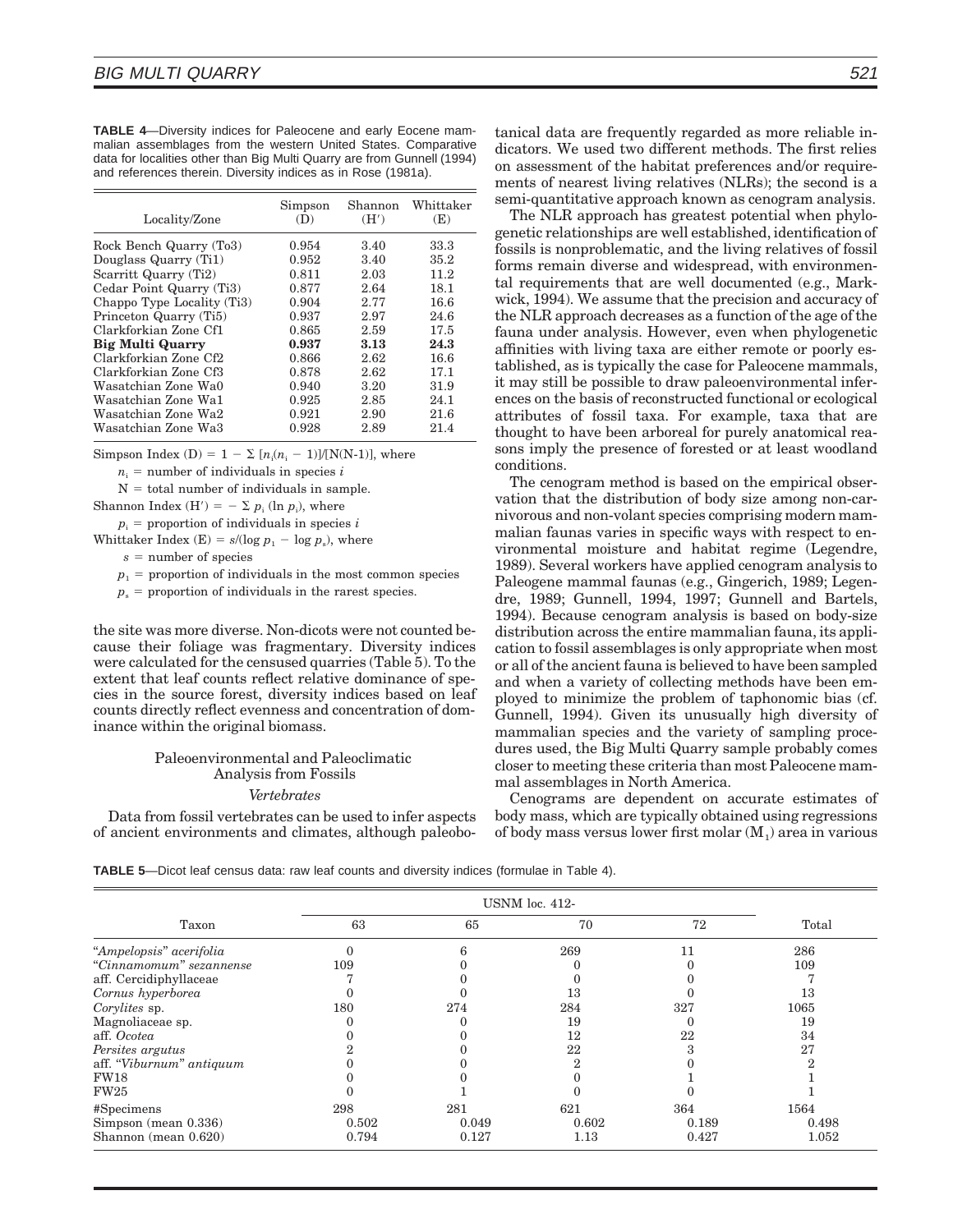mammalian groups (Legendre, 1989). Many North American Paleocene mammal taxa belong to extinct groups having uncertain phylogenetic relationships. Hence, it is frequently unclear which of these different regression models is most appropriate. In such cases, we usually employed Legendre's (1989) most generalized, ''all mammal'' regression model (Table 3). However, unique problems arise in estimating the body mass of extinct taxa, such as multituberculates and palaeanodonts, that are dentally highly specialized and for which the scaling properties of  $M<sub>1</sub>$  area with respect to body mass remain entirely unknown. Gunnell (1994) excluded multituberculates from his cenogram analyses of Paleocene mammal faunas in North America because of difficulties in relating  $M_1$  area to body mass. While we are fully aware of this problem, we have nonetheless included multituberculates in our cenogram analysis, on the hypothesis that using an imperfect estimate of body mass in multituberculates is preferable to ignoring such a significant component of the mammalian fauna altogether. Body mass in multituberculates was estimated using Legendre's (1989) "all mammal" regression of body mass versus  $M_1$  area, with  $M_1$  area in multituberculates adjusted by a factor of 0.5 to compensate for the hypertrophy of  $M_1$  in this taxon. Similarly, body mass of *Palaeanodon* sp., cf. *P. parvulus* was estimated as 750 g by comparison with its larger relative *Brachianodon westorum,* the body mass of which was estimated by Gunnell and Gingerich (1993) to lie between 1.0 and 2.7 kg.

#### *Plants*

Fossil plants have long been recognized for their potential to indicate past climates (e.g., Lesquereux in Hayden, 1871, p. 374). We employed two approaches: (1) analysis of the climatic preferences of the NLRs of the fossil vegetation, and (2) the uniformitarian application of the correlation of the sizes and shapes of modern leaves to prevailing climatic conditions. The relative advantages and disadvantages of each approach have been exhaustively compared elsewhere (e.g., Wing and Greenwood, 1993; Herman and Spicer, 1997), and the potential pitfalls inherent in the NLR approach, discussed above with respect to fossil vertebrates, apply to plants as well. In contrast to the use of NLRs, quantitative methods based on dicot leaf size and shape are theoretically independent of taxonomy (Wolfe, 1979, 1993). The two strongest leaf-climate relationships currently known are the positive correlations of (1) mean annual temperature (MAT) and the proportion of woody dicot species with entire (untoothed) margins (Wolfe, 1979; Wilf, 1997), and (2) mean annual precipitation (MAP) and leaf area (Givnish, 1984; Wilf et al., 1998). Use of these correlations to estimate past mean annual temperature and mean annual precipitation is known as leaf-margin analysis and leaf-area analysis, respectively, and these two methods are employed here (Table 6). The equation for leaf-margin analysis is Wing and Greenwood's (1993) quantification of Wolfe's (1979) East Asian dataset:

## $MAT = 30.6P + 1.14,$

where  $P$  is the proportion of species of woody dicotyledons that have entire margins. The same equation has been used for recent paleo-MAT estimates from Clarkforkian **TABLE 6**—Leaf-margin and leaf-area data. T, toothed margin; E, entire margin; Na, Nanophyll, Mi, Microphyll; No, Notophyll; Me, Mesophyll; Ma, Macrophyll (Webb, 1959).

| Taxon                     | Margin          | Area                |
|---------------------------|-----------------|---------------------|
| "Ampelopsis" acerifolia   | T               | Mi-Me               |
| Averrhoites affinis       | Е               | Mi-Me               |
| "Carya" antiquorum        | T               | Mi-No               |
| aff. Cercidiphyllaceae    | T               | $Mi-No$             |
| "Cinnamomum" sezannense   | E               | Mi-Me               |
| Cornus hyperborea         | Е               | Mi-Me               |
| Corylites sp.             | T               | Mi-Me               |
| "Ficus postartocarpoides" | T               | Mi-No               |
| "Ficus" planicostata      | Е               | Me                  |
| Magnoliaceae sp.          | E               | Mi-Ma               |
| aff. Ocotea               | Е               | Mi-Me               |
| Persites argutus          | Е               | Na-Me               |
| aff. "Viburnum" antiquum  | T               | Mi-No               |
| FW05                      | T               | $\rm No$            |
| <b>FW18</b>               | Т               | Mi                  |
| <b>FW23</b>               | Е               | Mi                  |
| <b>FW24</b>               | Е               | Mi                  |
| <b>FW25</b>               | E               | Mi-Me               |
| FW27                      | Е               | $No-Me$             |
| <b>FW68</b>               | Е               | Mi                  |
| Proportion entire margins | 0.600           |                     |
| MAT estimate, °C          | $19.5 \pm 3.35$ |                     |
| MlnA                      | 7.58            |                     |
| MAP estimate, cm          |                 | $137 + 59.2, -41.4$ |

Notes. MAT estimate from leaf-margin analysis (Wolfe, 1979; Wing and Greenwood, 1993); error shown is binomial sampling error which is a minimum error of the estimate (Wilf, 1997). MlnA  $=$ mean natural log of the species' leaf-areas (Wilf et al., 1998); MAP estimate from leaf-area analysis (Wilf et al., 1998); error bars of one standard regression error are asymmetrical because they were converted from logarithmic units.

floras of the Bighorn Basin, allowing a firm basis of comparison (Wing et al., 1999). The equation for leaf-area analysis is

$$
ln (MAP) = 0.548 MlnA + 0.768,
$$

standard error  $= 0.359$ , where MAP is in centimeters and MlnA is the mean of the natural logs of the species' leaf areas, area measured in square millimeters (Wilf et al., 1998).

Our leaf-margin and leaf-area data are based on the 20 presumably woody dicot leaf types found in the local section. To ascertain whether these taxa were a representative sample of the fossil flora over a broader area or a locally biased assemblage, we examined 22 roughly contemporaneous quarries of the uppermost Fort Union Formation on the east and south flanks of the Rock Springs Uplift (Wilf, unpublished data), adding several thousand specimens. Remarkably, these additional sites added only three leaf types (two toothed, one untoothed). The Big Multi local section, therefore, holds most of the dicot richness that can be recovered in the region and is clearly representative. For leaf-area analysis, we used the full range of leaf area found for each local taxon over the entire late Paleocene of the Rock Springs Uplift in order to take advantage of the additional sampling (Wilf, unpublished data). After Wilf et al. (1998), we calculated MlnA using the Raunkiaer-Webb system of discrete leaf areas (Webb, 1959). No upward adjustment in MlnA was made for pos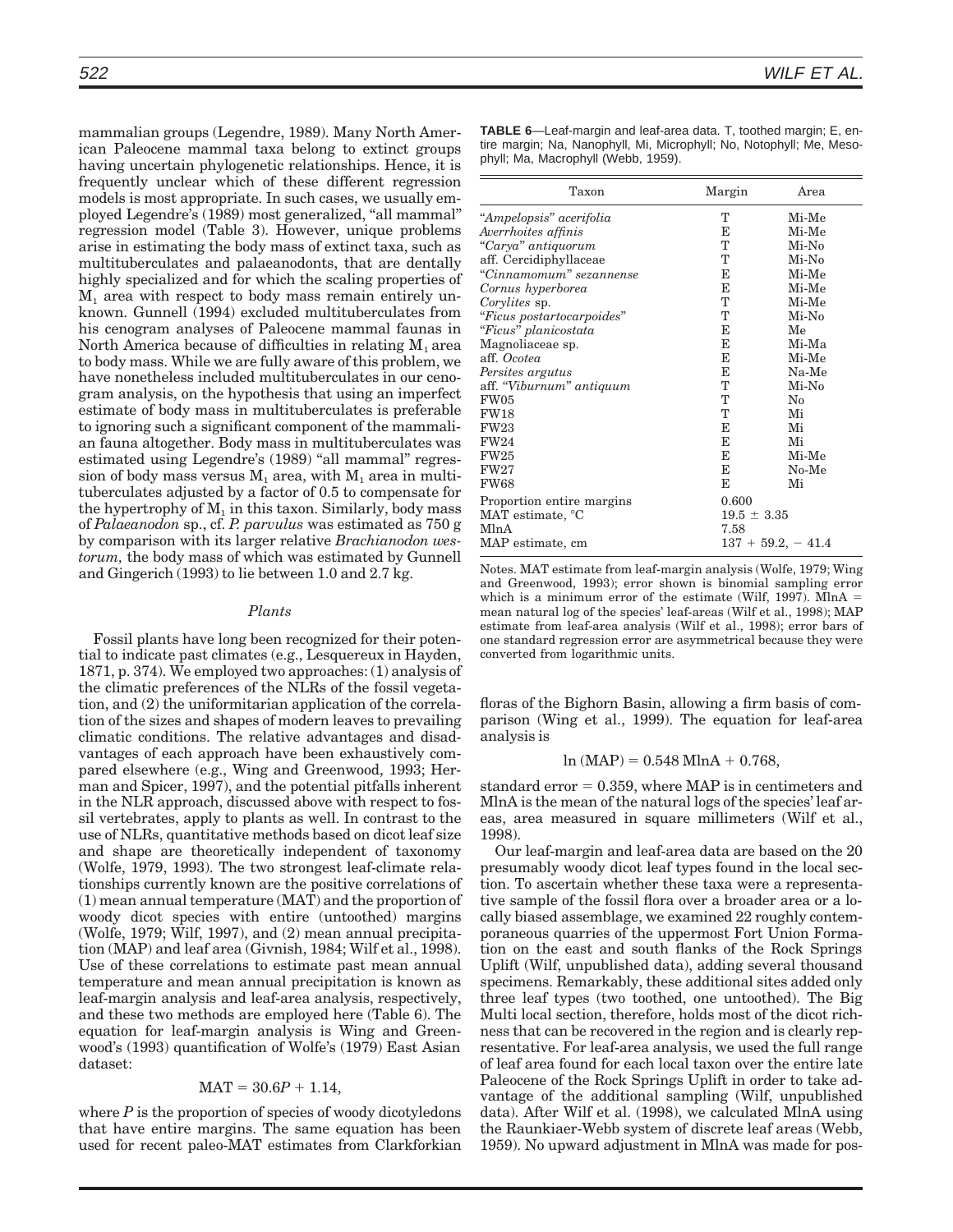sible removal of large leaves prior to deposition (Greenwood, 1992; Gregory and McIntosh, 1996), for several reasons. First, all of the samples were intensively collected over a large area, so that at least for common species, the largest leaves are likely to have been recovered. Second, analyses of leaf fossil-sediment relationships and comparison with recent taphonomic studies (Davies-Vollum and Wing, 1998) strongly indicate that most of the plant fossils were minimally transported. Third, there is no correction factor that has been shown to improve estimates of original leaf area.

## BIOTA

#### Composition and Richness

With 41 species, Big Multi Quarry is richer than any other Clarkforkian mammalian assemblage (Table 3). Composition generally conforms with that of other wellsampled Clarkforkian faunas (Rose, 1981a, 1981b; Krause, 1986). Small insectivorous taxa dominate the assemblage, but relatively large herbivorous forms such as *Phenacodus* and *Probathyopsis* are also represented. As is typical of Paleocene mammal faunas in North America, most taxa belong to archaic groups without clear phylogenetic ties to modern orders. The marsupial *Peradectes,*the rodents *Paramys* and *Alagomys,* the carnivorans *Didymictis* and *Viverravus,* and the hedgehog *Leipsanolestes* are among the only mammals that can be unambiguously referred to modern higher taxa, although distant relatives of living Southeast Asian flying lemurs (order Dermoptera) are represented by *Phenacolemur,* cf. *Ignacius, Tinimomys, Chalicomomys,* and various plesiadapoid genera (Beard, 1990, 1993a, 1993b). Several groups that occur elsewhere in the western U.S. during this interval have not yet been recorded at Big Multi Quarry. These taxa include mesonychids, arctostylopids, oxyaenid creodonts, the hyopsodontid condylarth *Haplomylus,* and the pantodont *Coryphodon.* Mesonychids, arctostylopids, and oxyaenids are rare elements of penecontemporaneous mammalian faunas (Rose, 1981a, 1981b). Their absence at Big Multi Quarry may be an artifact of sampling, despite intensive efforts to overcome this problem.

A diverse herpetofauna, including salamanders, turtles, lizards, a champsosaur, and crocodilians, has been recovered from Big Multi Quarry, but these taxa have not yet been studied in detail. Among the crocodilians, both *Allognathosuchus* and *Ceratosuchus* have been identified (Rose, 1981a, p. 139).

Plant species richness is comparable to other localized plant assemblages in the late Paleocene of the Rocky Mountains. Gemmill and Johnson (1997) reported 28 leaf morphotypes for the Tiffanian Bison Basin florule from the Great Divide Basin, versus 27 in our sample, with a maximum at any one quarry of 14 leaf types, versus 13 in our section (Table 2). The Almont assemblage of North Dakota (Crane et al., 1990), which is probably Clarkforkian in age, was also collected over a small area and yielded a total of 24 leaf types. The overlying and presumably Clarkforkian Bear Den Member of the Golden Valley Formation, collected over a large area, has produced fewer than 25 leaf types (Hickey, 1977). The most speciose locality in the early Clarkforkian of the Clark's Fork Basin,

Double Kill Hill, yielded 25 species (Wing et al., 1995). The low species richness in our section is therefore typically Paleocene and not a taphonomic artifact.

Fossil vegetation from the coarsening-up sequence immediately above Big Multi Quarry is not particularly species-rich (Table 2). Families that can be recognized with reasonable confidence are the Betulaceae (birch family), Cornaceae (dogwood family), Lauraceae (laurel family), Zingiberaceae (ginger family), Taxodiaceae (bald cypress family), and a probable member of the Cercidiphyllaceae (katsura family). *Palaeocarpinus aspinosa* co-occurs with its presumed leaf type, *Corylites* (Manchester and Chen, 1996). ''*Cinnamomum'' sezannense, ''Ficus'' planicostata,* FW27, and *Calycites* sp. are the only forms restricted to this part of the section, most local to the mammal quarry.

When the upper part of the section is added (Table 2), the additional elements include leaf types of the Magnoliaceae (magnolia family) and Juglandaceae (walnut family), the guava berry *Paleomyrtinaea* (Pigg et al., 1993), undoubtedly a food source for vertebrates, and several nondicots, including fragmentary palm leaves (*Amesoneuron*), *Metasequoia,* the ferns *Allantodiopsis erosa* and *Woodwardia gravida,* and a horsetail (*Equisetum*).

Insect-feeding damage on fossil leaves is ubiquitous throughout the section and exhibits some host specificity. Types of damage observed are two types of hole feeding, margin feeding, at least two galling types, window feeding, skeletonization, and at least four types of mines, some with well-preserved frass trails (terminology *sensu* Beck et al., 1998). Gastropod shells are abundant within the mudstone bearing the mammals (Fig. 3). A single terrestrial pulmonate examined has been identified as cf. Charopidae (B. Roth, pers. comm. 1996).

# Paleoecology

Among the mammals, the species diversity and abundance of small lipotyphlan insectivores is remarkable, even when the assemblage is compared with other Clarkforkian micromammal assemblages such as University of Michigan locality SC-188 in the Clark's Fork Basin (Krause, 1986, Table 3; Fig. 5). By far the most common species is a hedgehog belonging to the genus *Leipsanolestes.* Eleven species of basal primatomorphs (early relatives of primates and flying lemurs) are known from Big Multi Quarry. This is an extraordinarily high species richness for this group at a single site, but their combined abundance is comparable to that at other Clarkforkian and late Tiffanian localities (Fig. 5). Only one species of marsupial occurs*, Peradectes protinnominatus,* but this species is exceptionally abundant in comparison to total marsupial abundance at sites of roughly similar age in the Rocky Mountain region (Fig. 5). Multituberculates are reasonably abundant and diverse (four species), whereas this group is unknown from the early Clarkforkian Bear Creek fauna of southern Montana. Interestingly, the relative abundance of multituberculates in two of the best-sampled Clarkforkian mammal assemblages (Big Multi Quarry and SC-188) is similar to or greater than that from an assemblage that antedates the dispersal of rodents into North America (Princeton Quarry, from late Tiffanian zone Ti5; Fig. 5). This finding conflicts with the notion that the immigration of rodents severely affected North Amer-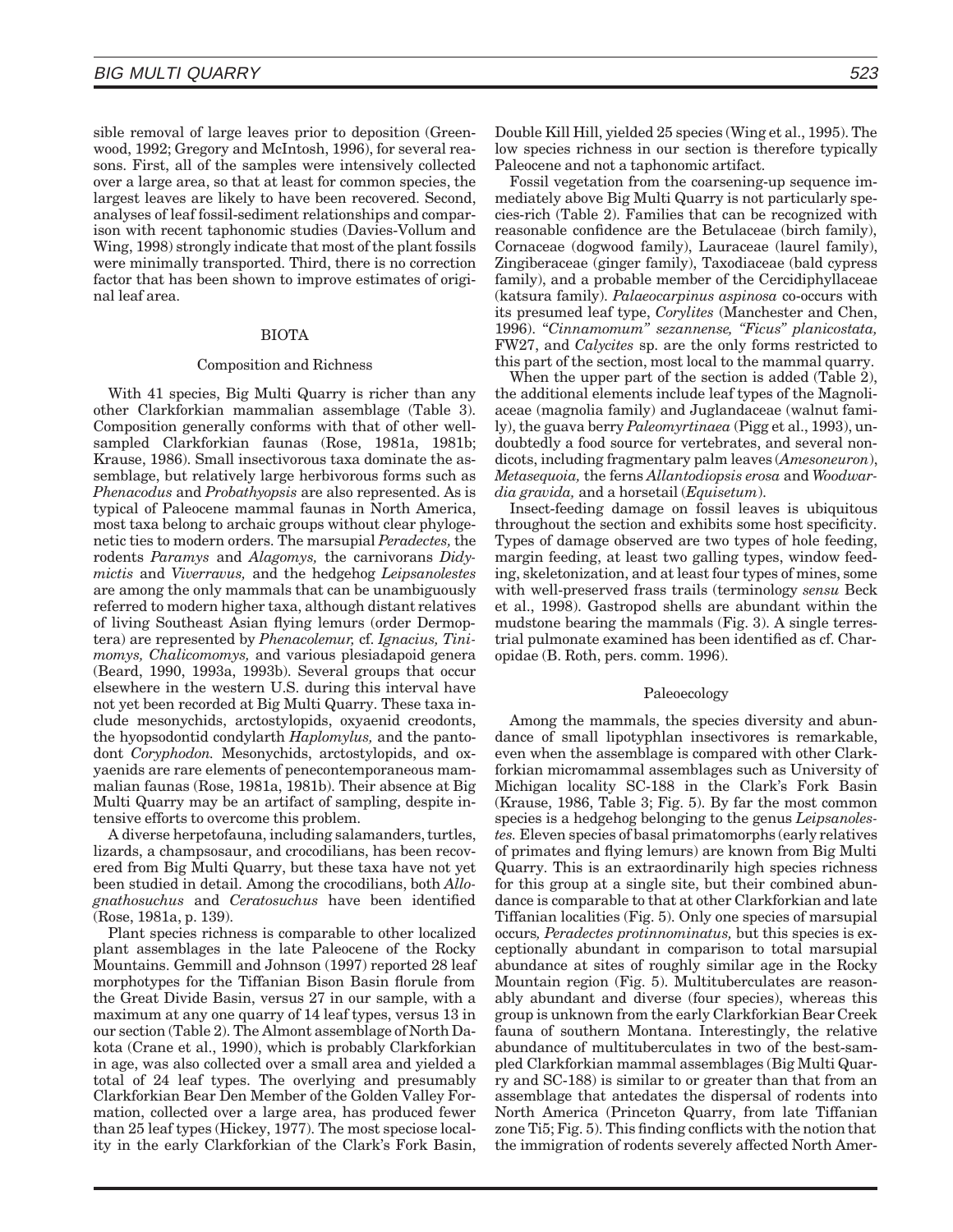

**FIGURE 5—**Relative abundance of major groups of mammals at Big Multi Quarry and penecontemporaneous localities in the northern Bighorn Basin, based on minimum number of individuals (MNI). Comparative data for Bighorn Basin localities are derived from Rose (1981a) and Krause (1986).

ican multituberculates (Krause, 1986). In contrast to the primarily surface-collected Clarkforkian sites in the Clark's Fork Basin, large mammal taxa are not disproportionately represented at Big Multi Quarry, although some large-bodied forms are present. These include the uintathere *Probathyopsis,* the pantodont *Cyriacotherium,* the condylarths *Phenacodus* and *Ectocion,* and the carnivoran *Didymictis.* Diversity indices indicate greater mammalian faunal heterogeneity and evenness than for primarily surface-collected Clarkforkian assemblages from the Clark's Fork Basin (Table 4).

For the plants, both frequencies of occurrence (Table 2) and census results (Table 5) demonstrate the overwhelming dominance of *Corylites* leaves both in the near-channel environment found above Big Multi Quarry (USNM loc. 41263) and in the backswamps preserved at the 18-m level. *Corylites* was found at 11 of the 15 localities and constituted 1065 of the 1564 leaves in the four censuses combined. It was common at the plant localities from the 18-m level to find 20–30 *Corylites* leaves in a single block and no other species, a possible result of synchronous abscission of leaves (i.e., deciduousness). The fact that all extant Betulaceae are deciduous supports this hypothesis. However, even if deciduousness exaggerated the leaf counts in favor of *Corylites,* the lopsidedness of the census results leaves no doubt that the tree bearing *Corylites* leaves and *Palaeocarpinus aspinosa* fruits (Manchester and Chen, 1996) dominated the areas nearest to depositional centers.

The only challenges to *Corylites* dominance were the strong showings of ''*Ampelopsis*'' *acerifolia* at USNM loc. 41270 and of ''*Cinnamomum*'' *sezannense* above Big Multi Quarry. However, *Glyptostrobus europaeus,* although not censused, occurred at the greatest number of localities (Table 2). From qualitative observations, *G. europaeus* foliage was clearly not as abundant as *Corylites* but was nevertheless very common. *Persites argutus* was also ubiquitous, occurring at ten localities, but it was not a dominant element in any of the censuses. Similarly, aff. Cercidiphyllaceae occurred at seven localities but at very low abundance.

The overall dominance pattern is very similar to that described by Gemmill and Johnson (1997) for the Tiffanian Bison Basin plant assemblage. There, the two leading rank dominants are *Corylites* sp., also in association with *Palaeocarpinus aspinosa,* and *Archeampelos acerifolia* (probably the same species as our ''*Ampelopsis*'' *acerifolia*), while the third is *Metasequoia occidentalis,* a taxodiaceous conifer that may have occupied a niche similar to *Glyptostrobus europaeus.* However, at our sites, *Corylites* is even more dominant in the leaf counts, comprising 68.1% of total dicot leaves vs. 49.3% in the Bison Basin.

Diversity indices are shown for the censused quarries in Table 5. The site immediately above Big Multi Quarry, USNM loc. 41263, has the second highest values. Diversity indices from ten Tiffanian quarries in the Bison Basin are comparable although slightly higher (Simpson: cumulative 0.559, mean 0.484; Shannon: cumulative 1.02, mean 0.880; Gemmill and Johnson, 1997, Appendix 1, adjusted for dicots only). The greater percentage of *Corylites* leaves at our sites is a primary cause of the lower index values at our sites than in the Bison Basin. The low values of diversity indices in both the Bison Basin and Big Multi assemblages could reflect the biological and preservational limitations on species richness and evenness that can be recovered from individual fossil plant localities of floodplain environments (Wing and DiMichele, 1995). However, these index values are well below those from early Eocene assemblages from similar depositional settings in the nearby Great Divide Basin, strongly supporting the argument for originally low evenness in the late Paleocene (Wilf, unpublished data).

Low-diversity forests are typical of the early and middle Paleocene worldwide (e.g., Crane et al., 1990; Wing and Sues, 1992), and in western North America, these conditions have been documented as late as the Tiffanian (Hickey, 1980; Gemmill and Johnson, 1997). The monotony of Paleocene forests stands in sharp contrast to the contemporaneous radiation of mammals (Wing and Fleming, 1995; Alroy, 1996). Our data show that even in the Clarkforkian, during a period of warming associated with the immigration of exotic mammals and plants, the overall structure of basin forests remained monotonous in southern Wyoming, not to be reorganized until the early Eocene (Wilf, unpublished data).

## Biostratigraphic Correlation

Assignment of the Big Multi Quarry mammalian assemblage to the Clarkforkian NALMA is secure, based on the occurrence of both rodents and tillodonts in the fauna (Rose, 1980, 1981a; Archibald et al., 1987). In the Clark's Fork Basin, finer biostratigraphic zonation of the Clarkforkian is based on species of plesiadapids that have not been adequately documented at Big Multi Quarry. However, many of the mammals occurring at Big Multi Quarry imply correlation with the early part of the Clarkforkian NALMA, and correlation with zone Cf1 is advocated here. For example, the multituberculate *Microcosmodon conus* and the plagiomenid *Planetetherium* have never been found in strata as young as middle Clarkforkian (Cf 2) in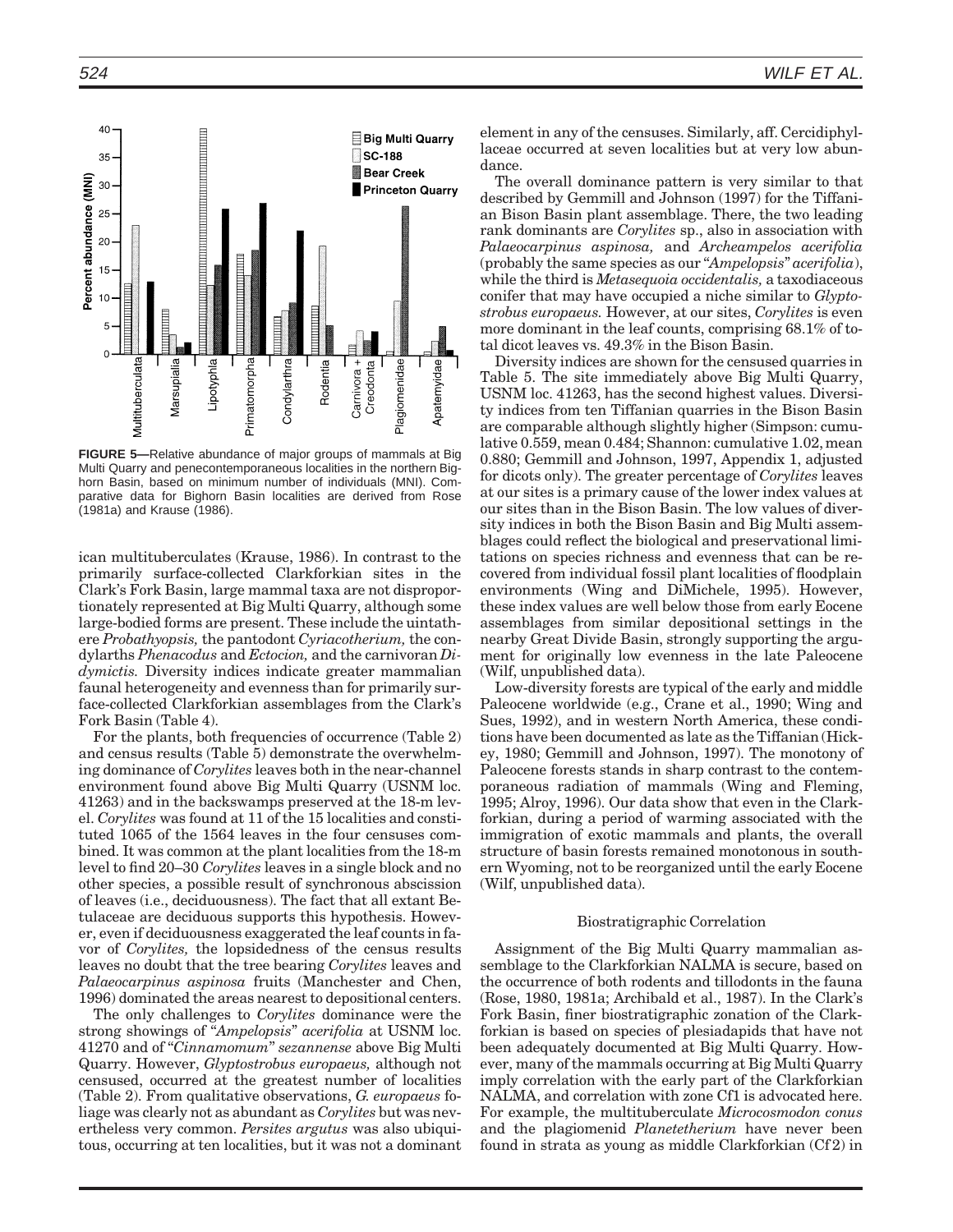the Clark's Fork Basin, suggesting an earlier age for Big Multi Quarry. Taxa that seemingly corroborate this age assignment include (1) *Carpolestes nigridens,* (2) a species of *Chiromyoides* that is smaller and more primitive than *C. major,* and (3) a species of *Aletodon* that is similar to and possibly conspecific with *A. conardae* (late Tiffanian) but smaller and more primitive than *A. gunnelli* (middle and late Clarkforkian). On the other hand, it seems unlikely that Big Multi Quarry is as old as the Bear Creek, Montana, mammalian assemblage, the best sampled early Clarkforkian fauna available for comparison, because *Leipsanolestes* n. sp. from Big Multi Quarry is more derived than *L. siegfriedti* from Bear Creek in having a more nearly molariform  $P<sub>4</sub>$ . On the basis of the entire mammalian assemblage, we correlate Big Multi Quarry with early, but not earliest Clarkforkian strata in the Clark's Fork Basin. Thus Big Multi Quarry antedates the latest Paleocene thermal maximum, which is considered to be synchronous with the Clarkforkian/Wasatchian boundary (Kennett and Stott, 1991; Koch et al. 1992; Thomas and Shackleton, 1996).

The plant assemblage (Table 2) is completely consistent with published megafloral zonations for the Clarkforkian of the Bighorn Basin (Hickey, 1980; Wing, 1998). That is, almost none of the Big Multi plants also found in the Bighorn Basin has a pre-Clarkforkian LAD (last appearance datum) or post-Clarkforkian FAD (first appearance datum) in the Bighorn Basin, as shown in Table 2. The only exception, *Woodwardia gravida,* is known from the Clarkforkian of North Dakota (Hickey, 1977). This result is encouraging for careful application and further development of megafloral zonations tied to NALMAs.

At a finer scale, the local plant assemblage more closely resembles middle Clarkforkian and later floras of the Bighorn Basin, which, given the early Clarkforkian age determined from the fauna, suggests northward floral migration coincident with climatic warming. The *Persites-Cornus* Zone (PCZ; Hickey, 1980), named for the conjunction of *Persites argutus* and *Cornus hyperborea,* has been correlated to Clarkforkian and earliest Wasatchian strata in the Bighorn Basin (Hickey, 1980; Wing, 1998). Recently, the PCZ has been divided into lower and upper parts (Wing, 1998), with an approximate boundary between the parts within Cf 2 time. Using this zonation, the Big Multi plant assemblage clearly falls into the upper part because two diagnostic characteristics of the upper PCZ are: (1) *Corylites* sp. is dominant at many localities and co-occurs with its presumed fruits, *Palaeocarpinus aspinosa* (Manchester and Chen, 1996), as in our assemblage (Tables 2, 5); (2) three taxa that are characteristically abundant in the lower PCZ are uncommon or extinct in the upper PCZ. Two are definitely not present in our study area: "*Viburnum*'' *asperum* Newberry, and ''*Viburnum*'' *cupanioides* (Newberry) Brown. The third, ''*Viburnum*'' *antiquum* (Newberry) Hollick appears to be absent, although the morphotype FW40 is possibly a variant form of this taxon (Table 2). All three ''Viburnums'' have long pre-Clarkforkian Paleocene ranges throughout the Rocky Mountains and Great Plains (Brown, 1962; Hickey, 1980), including the Fort Union Formation of the Rock Springs Uplift (Brown, 1962; Gemmill and Johnson, 1997; Wilf, unpublished data)*.*

Given the conflict between an early Clarkforkian faunal

age and floral composition similar to middle and late Clarkforkian floras of northern Wyoming, elements and abundance patterns of the local plant assemblage appear to be diachronous with those in northern Wyoming. This hypothesis needs to be tested with further study, but it is strongly supported by recent work in the Tiffanian of the nearby Great Divide Basin, where *Corylites* sp. is also overwhelmingly dominant and also co-occurs with *Palaeocarpinus aspinosa* (Manchester and Chen, 1996; Gemmill and Johnson, 1997). In addition, *P. aspinosa* is only known from the Fort Union Formation of the greater Green River and Bighorn basins of Wyoming, despite an extensive survey of Paleocene sites in the Rocky Mountains and Great Plains that yield *Palaeocarpinus* spp. by Manchester and Chen (1996). Therefore, the absence of *P. aspinosa* in the Tiffanian and early Clarkforkian of the Bighorn Basin is probably not a local biogeographic peculiarity of the Bighorn Basin among other basins north of our study area. This absence also seems unlikely to be an artifact of undersampling in the Bighorn Basin, where the megaflora has been heavily sampled and temporal hiatuses are rare throughout this time interval (Hickey, 1980; Wing et al., 1995). Finally, it is improbable that the lack of a pattern as obvious as *Corylites* dominance could be due to undersampling.

We suggest that the *P. aspinosa* tree, which dominated southern Wyoming floodplain forests in the Tiffanian and early Clarkforkian, spread to northern Wyoming in the early Clarkforkian, presumably in response to climatic warming, and dominated forests there in the middle and late Clarkforkian. This northward range extension of native flora stands in contrast to the more rapid and contemporaneous southward migration of exotic mammals, and possibly plants, that dispersed across high-latitude land bridges. Warming was also detrimental to long-lived taxa that were poorly adapted to these conditions. For example, the three ''Viburnums'' suffered decreases in abundance and then extinction, apparently in the warmer south before the cooler north.

# PALEOENVIRONMENTAL AND PALEOCLIMATIC RECONSTRUCTION

## Sedimentology and Depositional Environments

We interpret the coarsening-up sequences in our section (Fig. 3) as sequential overbank events associated with avulsion cycles of the local fluvial system. Each sequence records the increasing proximity of river channels and their subsequent avulsions onto low-lying, distal swamps. The swamps are represented by the carbonaceous shales and coals that occur at the bases of the sequences. Adjacent, vegetated areas of slight relief are represented by the rooted underclays. During coal and carbonaceous shale formation, distal areas were starved of sediment because of their distance from the main fluvial channels and the rarity of flood events capable of transporting sediment far out onto the floodplain. As channels migrated and relocated nearer to formerly distal areas, increasingly coarser grained and greater amounts of sediment were deposited there during flood events. This deposition is represented by the siltstones and fine sandstones of the middle parts of coarsening-up sequences. Finally, when channels avulsed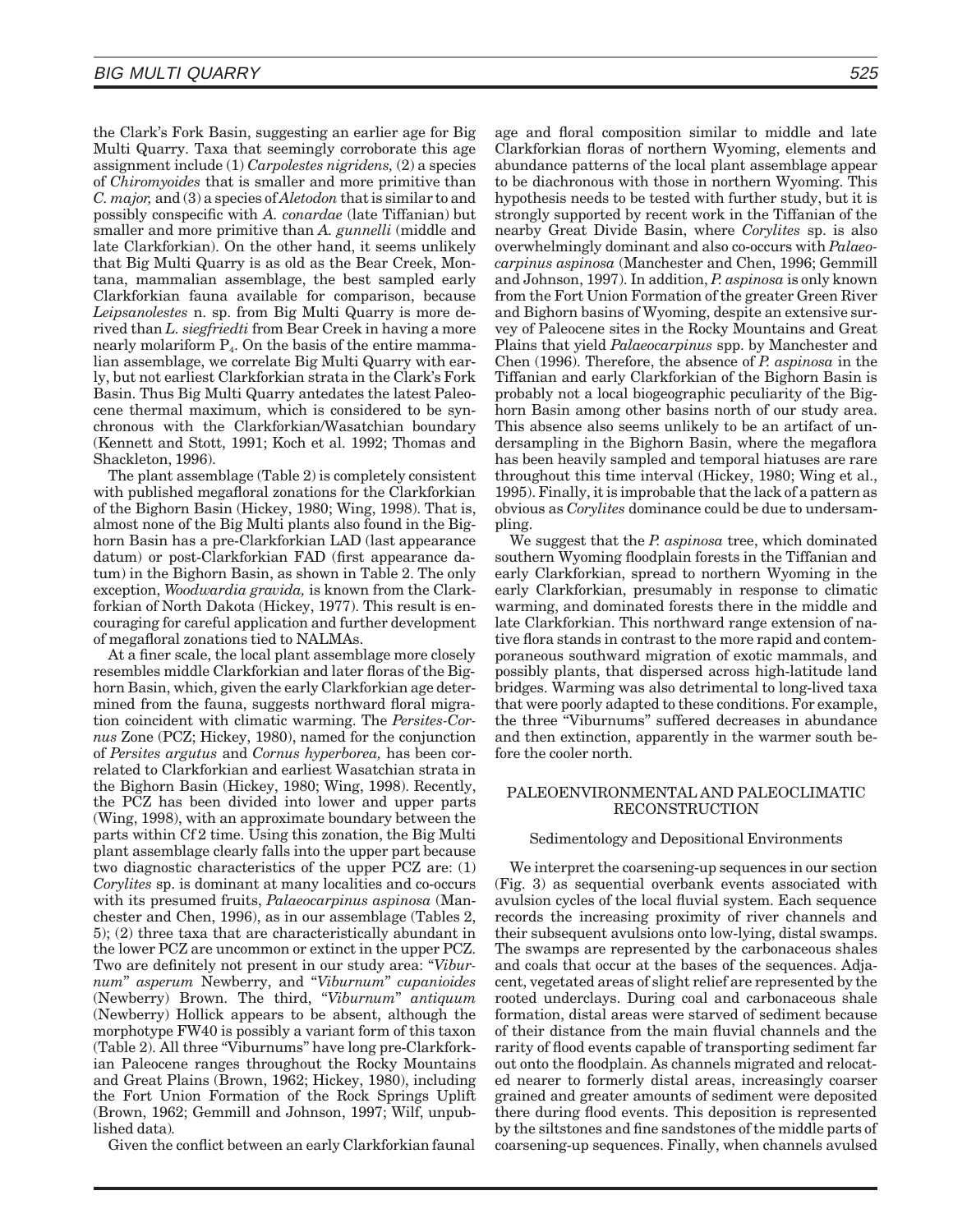onto the lower parts of the floodplain, cross-bedded sandstones were deposited, which are observed at the upper parts of coarsening-up sequences. This system is similar to that described by Davies-Vollum (1996) and Davies-Vollum and Wing (1998) for deposits in the Bighorn Basin.

The lack of red beds and the predominantly drab colors of lithologies in the section indicate deposition under lowoxygen, probably waterlogged conditions that kept iron compounds in their reduced, gray-green colored state (e.g., Wilding and Rehage, 1985; Retallack, 1991). The orange coloration at the 1-m level is clearly secondary because it occurs preferentially at plant fossil layers and is due to infiltration of waters into the porous sandstone and redeposition of iron minerals. Natrojarosite, the yellow mineral that stains coal and carbonaceous shales, is secondary, occurring after pyrite (Bouma et al., 1990). Pyrite forms in slightly acidic, reduced conditions, and is also associated with waterlogging (Chague-Goff et al., 1996). The thin, featureless paleosols that occur as underclays below carbonaceous shales and coals are interpreted as periodically dry, hydromorphic soils of vegetated swamps that became permanently waterlogged at the onset of carbonaceous shale deposition (Atkinson, 1986; Davies-Vollum, 1996), similar to the wettest of the "simple paleosols" described by Kraus and Aslan (1993) from the Willwood Formation of the Bighorn Basin.

The presence of muscovite-rich sandstones is consistent with the interpretation of Kirschbaum et al. (1994) of south to southeast-flowing drainage on a nearly flat Paleocene floodplain. The drainage system flowed from the ancestral, crystalline Wind River Mountains to the north, the source for the muscovite. Volcanic activity is indicated by a laterally extensive, highly degraded ash deposit of unknown source near the base of the carbonaceous shale at the 18-m level (Fig. 3).

Although fossil plants and vertebrates are found in close stratigraphic proximity, they are not found in the same bed in any part of the section. This suggests that the two different kinds of fossils were preferentially preserved by different environmental or depositional conditions. The fossil mammal-bearing bed has a purple color, often associated with wet, oxygenated paleosols (Bown and Kraus, 1981). Oxidizing environments tend to degrade plant material and preclude fossilization. Conversely, the acidic conditions often associated with the reduced, swampy environments where plant fossils are typically preserved tend to destroy bone material before it can be fossilized. The two preservational regimes indicate variation in substrate chemistry, probably associated with changes in waterlogging that can be attributed to position on the floodplain relative to the main channel system.

Total organic carbon content for beds bearing vertebrates and plants varies between 3.8–8.6% (Table 1). Coarser-grained samples tend to have lower TOC, but higher TOC is not required for good preservation; many whole leaves came from the sandstone at the 1-m level, which has the lowest TOC studied, 3.8%. Influxes of relatively coarse sediment can ''sandwich'' layers of organic material, inhibiting the accumulation of organic mats but facilitating the preservation of individual, identifiable leaf fossils.

The drab color of all lithologies in our section, the dark color of coals, the hydromorphic nature of the paleosols, and the absence of redbeds, differentiated soil horizons, and carbonate nodules all strongly indicate conditions that were moist year-round, without major seasonal variation in substrate moisture content and precipitation. Formation of paleosol carbonate nodules generally requires a moisture deficit, and the absence of such nodules implies soil saturation and a water table that was near the substrate surface with little seasonal fluctuation (Arkley, 1963; Sobecki and Wilding, 1982). Rooting in the underbeds, however, suggests that conditions were not so waterlogged as to inhibit plant colonization and growth. As the major topographic lows in the area at this time were further south, along the ancient Uinta Mountain Front (Kirschbaum et al. 1994), the coals in our section are not primarily tectonic but represent humid conditions.

# Nearest Living Relatives and Functional Analogues

The presence of salamanders, turtles, a champsosaur, and alligatorid crocodilians at Big Multi Quarry implies relatively moist environmental conditions. The large-bodied and presumably piscivorous champsosaurs are consistent with fairly large bodies of standing water and/or medium-to-large streams and rivers (Bartels, 1983). This possibility is reinforced by the presence of the pantolestid mammal *Palaeosinopa.* Pantolestids have long been considered to have been semi-aquatic and otter-like in their adaptations (Matthew, 1909), a view that is strongly corroborated by functional analyses and fossilized gut contents of the middle Eocene European pantolestid *Buxolestes piscator* (Koenigswald, 1980; Pfretzschner, 1993). The occurrence of two species of alligatorids reflects warm and equable climatic conditions, ''with coldest-month mean temperatures of  $>7^{\circ}C$ , mean annual temperatures of  $>16^{\circ}$ C, and mean annual temperature ranges of  $<$ 21.1 $^{\circ}$ C" (Markwick, 1994, p. 616).

The high species richness of basal Primatomorpha suggests the presence of forested, or at least woodland, conditions because most or all of these taxa were highly arboreal, and several of them show adaptations for gliding (Beard, 1990, 1991, 1993b). Other mammalian taxa that were likely to have been at least partly arboreal include the marsupial *Peradectes* (Szalay, 1994), the apatemyid *Labidolemur* (Koenigswald and Schierning, 1987), the arctocyonid condylarth *Chriacus* (Rose, 1987), and the rodent *Paramys* (Szalay, 1985).

The presence of palms and gingers strongly suggests frost-free conditions (e.g., Greenwood and Wing, 1995). All extant gingers are tropical, about 1300 species (Heywood, 1993). Palms are a widespread group of about 2800 species characterized, with only a handful of exceptions, by a profound physiological incapacity to withstand hard freezes (Sakai and Larcher, 1987; Heywood, 1993; Doughty et al., 1994; Greenwood and Wing, 1995). According to Greenwood and Wing (1995), palms are restricted to "climates" with mean annual temperature  $> 10^{\circ}$ C, cold month mean temperature  $> 5^{\circ}$ C, and yearly minimum temperature  $>$  $-10^{\circ}$ C".

The nearest living relatives of some of the fossil plants are associated with continuously wet conditions, and none indicate dry environments. The most significant in this regard are the ferns and horsetails. These plants are characteristically found in moist areas because their life cycles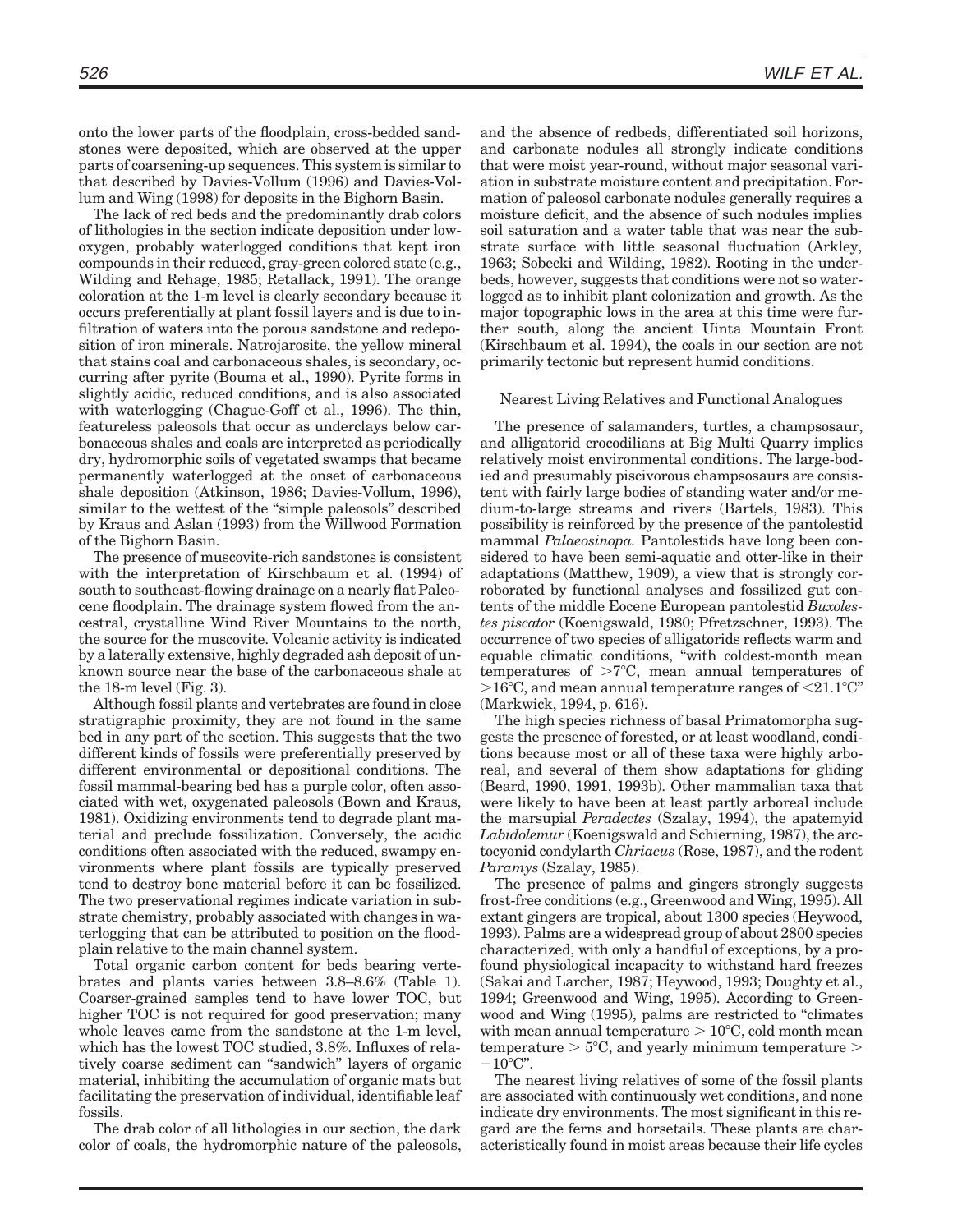

**FIGURE 6—**A cenogram for Big Multi Quarry. The gray area indicates the size range for medium-sized mammals, 0.5 kg to 10 kg. Vertical offset is calculated about the lower dashed horizontal line. Body weight data from Table 3. Slope of least squares regression line through data points for medium sized mammals is 0.35; vertical offset between data points on either side of the 0.5 kg threshold is 0.14.

include both free-living haploid generations, which are usually highly vulnerable to drying, and aqueous fertilization. Recent experimental work on horsetail spores has shown that their viability is irreparably compromised after only two weeks of desiccation (Lebkuecher, 1997). *Glyptostrobus* is probably another good indicator of damp to waterlogged environments, although its past distribution far exceeded its present range and could have once included better-drained environments (e.g., Wolfe, 1980).

## Cenogram Analysis

A cenogram for Big Multi Quarry is presented in Figure 6. Alternative cenograms were constructed using different regression models for particular taxa, but these did not substantially affect paleoenvironmental interpretation. The slope of the least squares regression line through the cenogram points corresponding to medium-sized mammals (0.5–10 kg) has been related to environmental moisture, with many mammal species occupying the mediumsize category (yielding lower slopes) in humid environments and fewer species occupying this size category (yielding higher slopes) in drier environments (Legendre, 1989; Gingerich, 1989; Gunnell, 1994, 1997; Gunnell and Bartels, 1994). The value obtained for this parameter for Big Multi Quarry is near the mean for modern faunas characterized as occurring in "subhumid" forests and savannas (Fig. 7A). Among other North American Paleocene assemblages, similar values for medium mammal slope have been documented at another Clarkforkian locality, SC-188 in the Clark's Fork Basin (Cf2), and at the Torrejonian Rock Bench Quarry, Bighorn Basin, by Gunnell (1994). In contrast, cenograms for Tiffanian localities analyzed by Gunnell (1994) uniformly yielded higher values for the medium mammal slope, suggesting drier conditions in the Tiffanian than in either the Torrejonian or the Clarkforkian.

The vertical offset between small and medium-sized mammals on a cenogram has been related to vegetational structure (Legendre, 1989; Gingerich, 1989; Gunnell,



**FIGURE 7—**Paleoenvironmental results of cenogram analysis. (A) Variation in slope of the least squares regression line through cenogram data points for medium-sized mammals in Big Multi Quarry and selected fossil and extant faunas. This cenogram parameter is related to environmental moisture in extant mammal faunas. (B) Variation in values for the vertical offset between cenogram data points on either side of the 0.5-kg threshold for Big Multi Quarry and selected fossil and extant faunas. This cenogram parameter is related to vegetational regime in extant mammal faunas. Values for fossil faunas other than Big Multi Quarry are derived from Gunnell (1994); values for extant mammal faunas are derived from Gunnell and Bartels (1994), and references therein.

1994, 1997; Gunnell and Bartels, 1994). Many species traverse the gap separating small from medium-sized mammals in closed, forested settings, yielding smaller values for the vertical offset, while fewer species occupy this size range in more open vegetational settings, yielding higher values. Uniquely among North American Paleocene mammal assemblages analyzed to date, the cenogram for Big Multi Quarry shows a very small vertical offset, corresponding to closed forest conditions among modern mammal faunas (Fig. 7B). In contrast, cenograms for all other Paleocene mammal assemblages, including the Cf2 locality SC-188, yield much higher values for the vertical offset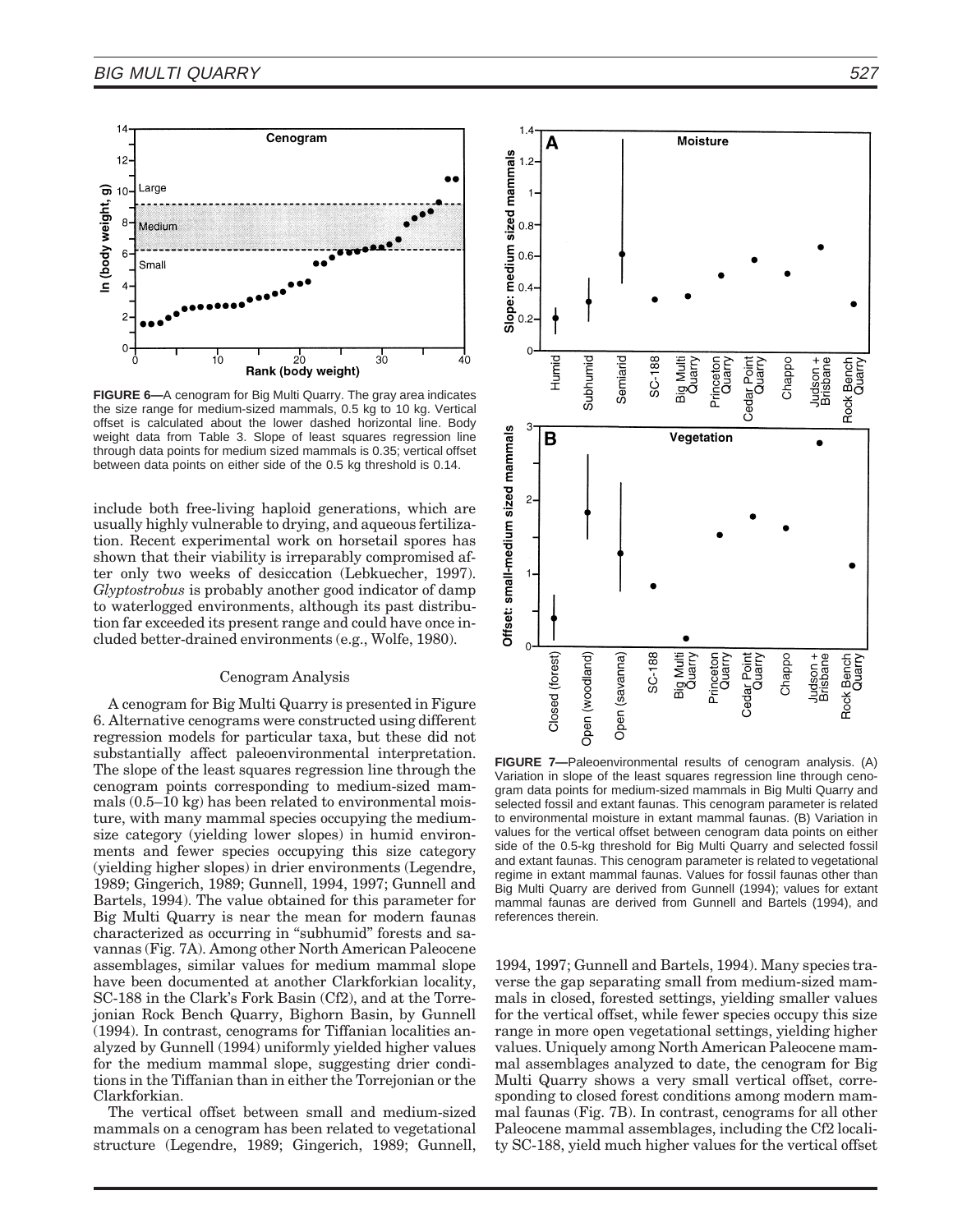(Gunnell, 1994). These values correspond to more open, woodland and/or savanna vegetational settings among modern faunas. Although Big Multi Quarry may actually sample a more closed, forested environment than do these other Paleocene mammal assemblages, we believe that an alternative possibility must also be considered: that the latter assemblages are relatively incomplete samples of the faunas from which they were derived. If this is the case, their vertical offsets are likely to be spuriously exaggerated in favor of "open" conditions. This line of reasoning is supported in the case of SC-188 by the previously discussed similarity in floral composition between the Big Multi plant assemblage and Cf2 floras of the Bighorn Basin.

## Leaf Margin and Area Analysis

Leaf-margin analysis indicates mean annual temperatures approaching  $20^{\circ}$ C (Table 6). In comparison to the Bighorn Basin, this is warmer than leaf-margin temperatures near  $13^{\circ}$ C in Cf1 time and  $16^{\circ}$ C for Cf2 and Cf3 time (Wing et al., in press). This result is consistent with the more southerly location and also matches our floristic data that show late Clarkforkian floral elements of northern Wyoming to be present in southern Wyoming in the early Clarkforkian and before, suggesting that both a warmer climate and a thermophilic flora invaded northern Wyoming from the south during the Clarkforkian. Mean annual temperatures near  $20^{\circ}$ C, even in today's highly seasonal climate, are associated with winter temperaturesfar above freezing. Seasonal variation in temperature must have been present in the study area due to changes in light regime at middle latitudes, which may have been responsible for the inferred deciduous habit of some of the plants. However, frosts were rare and brief. Leaf-area analysis of the Big Multi plant assemblage yields estimated mean annual precipitation near 137 cm (Table 6).

# Climatic Summary

The multiple lines of evidence presented above as well as Roehler's (1979) original paleoclimatic assessment are mutually consistent. The study area was a humid, subtropical, forested floodplain without significant frost or marked moisture deficits. Considerable emphasis has been placed on the exceptionally warm global conditions of the terminal Paleocene and early Eocene and on the enigma of warm continental interiors in the early Eocene (e.g., Sloan, 1994; Greenwood and Wing, 1995). Our data add to this enigma by documenting humid subtropical conditions in a continental area before the latest Paleocene thermal maximum. A plausible hypothesis for future study is that the climate of southern Wyoming was influenced by oceanic warmth that arrived via water vapor, possibly from a persistent Cannonball Sea (see Smith et al., 1994: Map 9).

# ECOSYSTEM SYNTHESIS

The diverse fauna found at Big Multi Quarry lived on a humid subtropical floodplain with little relief, on which meandering streams and rivers flowed south across a flattened Rock Springs Uplift, carrying clay and muscovitic sand from the ancestral Wind River Mountains towards

the Uinta Mountain Front and the Mississippi Embayment. Distal areas of the floodplain were occupied by sinking peat swamps, adjacent to periodically dry, forested soils. These swamps were filled in by overbank deposits from successive flood events as the main channel migrated closer, at first depositing clays and later increasing grain sizes until the channel itself occupied the site of the former swamp and deposited cross-bedded sand. The channel then migrated, allowing peat deposition at the start of a new fluvial cycle. The floodplain forest was frequently disturbed by this channel activity.

A single species of the birch family that presumably bore *Corylites* leaves and *Palaeocarpinus aspinosa* fruits was overwhelmingly dominant in all environments. *Glyptostrobus europaeus* was also common. The laurel family was well represented, and ''*Ampelopsis*'' *acerifolia, Cornus hyperborea,* and a cercidiphylloid dicot filled out much of the inferred phytomass. *Averrhoites affinis* and ''*Cinnamomum*'' sezannense were abundant in near-channel environments, while a variety of dicots as well as ferns and horsetails lived in the swampiest areas. Forest structure was homogeneous in comparison both to modern subtropical forests and to early Eocene forests in Wyoming (Davies-Vollum and Wing, 1998; Wilf, unpublished data).

These forested conditions supported a variety of arboreally adapted mammals. Taxonomically dominantamong these were archaic relatives of living primates and flying lemurs, although squirrel-like rodents (*Paramys adamus*) and small arboreal marsupials (*Peradectes protinnominatus*) were also abundant. A species of hedgehog (*Leipsanolestes* n. sp.) was by far the most common mammal, although numerous additional species of tiny-to-small lipotyphlan insectivores occupied the forest floor. Mammalian herbivores of small-to-large size included hyopsodontid and phenacodontid condylarths, a tillodont, a pantodont, and a uintathere. The mammal assemblage also included an armadillo-like species (*Palaeanodon* sp., cf. *P. parvulus*), an otter-like form (*Palaeosinopa*), two species of carnivorans, and four species of multituberculates. Additional biota in the area included reptiles, amphibians, insects, and pulmonate gastropods.

#### CONCLUSIONS

Big Multi Quarry is the most diverse fossil vertebrate locality yet known from the Clarkforkian Land Mammal Age. The mammalian fauna can be correlated with early, but not earliest, Clarkforkian faunas of the Bighorn Basin, about 350 km to the north. The closely associated flora includes nearly all of the fossil plant species known from coeval rocks in the region. Floristic composition and abundance patterns better match middle and late than early Clarkforkian floras of northern Wyoming, suggesting a scenario of northward floral migration in step with the overall Clarkforkian warming trend. The well-exposed local section has also yielded reptiles, amphibians, gastropods, and insect feeding traces. These fossil organisms represent a forested floodplain ecosystem in a humid subtropical climate that existed before the latest Paleocene thermal maximum. Mean annual temperature was near  $20^{\circ}$ C and mean annual precipitation near 137 cm, with limited or no seasonal frost or marked dry season. Such warm and moist conditions are associated in the early Eo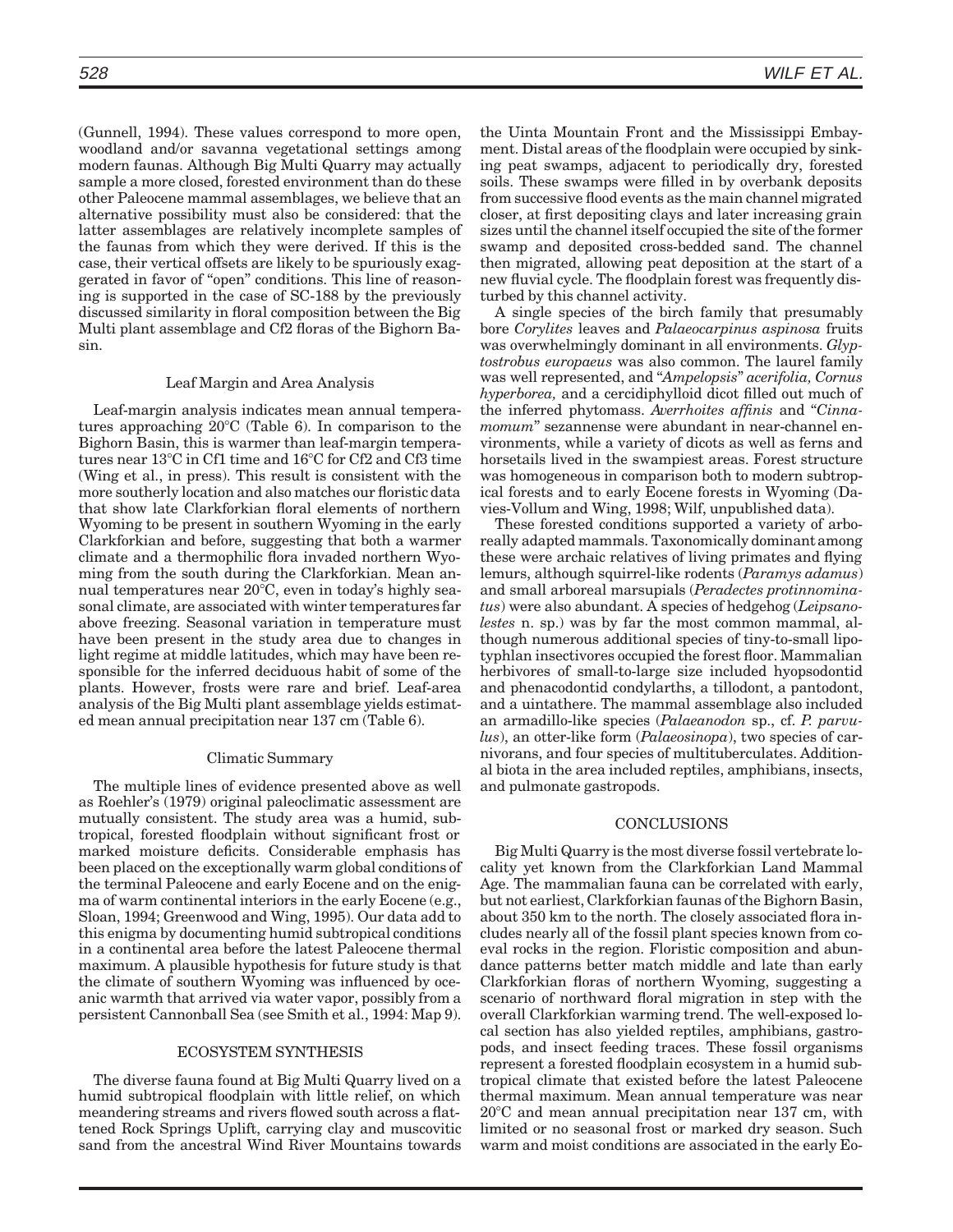cene and today with moderately high plant species richness, mixed dominance, and spatial heterogeneity. However, plant communities in our study area were not species-rich, were strongly dominated by a single species, and were spatially homogeneous. These ecological conditions were typical of the cooler earlier Paleocene. Thus, the ''temperate'' ecology of Paleocene basin forests made its last stand in the area in the Clarkforkian as the earth warmed, mammalian diversity increased, and thermophilic plant taxa arrived. This scenario may have implications for understanding the resistance of modern temperate forests to perturbation by global warming.

Reconstructions of ancient environments are greatly strengthened by considering as wide a variety of evidence as possible. The uncertainties involved in the application of any single method are substantial, and analysis based on a preponderance of evidence from more than one methodology, applied at more than one spatial scale, greatly reduces the probability of incorrect conclusions and broadens interpretation.

## ACKNOWLEDGMENTS

We thank V. Mosbrugger and K. Rose for reviews, A. Behrensmeyer, P. Dodson, S. Manchester and S. Wing for critiques of drafts, and P. Holroyd for making Big Multi Quarry specimens available from the University of California Museum of Paleontology. For timely discussion and assistance we thank J. Alroy, K. Johnson, C. Labandeira, and H. Roehler. Our field work would not have been possible without the skilled assistance of R. Asher, W. Cressler, R. Fox, C. Lockwood, B. Leistner, C. Morrill, K. Parsons, B. Pittman, Qi Tao, J. Reed, D. Royer, N. Smith, A. Tabrum, I. Vollum, P. Wade, Wang Banyue, Wang Yuanqing, and S. Wing. Western Wyoming Community College, in particular the Department of Archeological Services, provided outstanding logistical support, and we thank A. Daniels, C. and S. Love, C. Plant, J. Schrade, K. Thompson, and others for their efforts. For access to private land, we thank L. Hay and the Rock Springs Grazing Association. For further assistance we thank A. Ash, D. Belcourt, A. Blanco, L. Bryant and R. Porter of the Bureau of Land Management, and A. Ver Ploeg of the Wyoming Geological Survey. Wilf was funded by a University of Pennsylvania Dissertation Fellowship, a Smithsonian Predoctoral Fellowship, the Evolution of Terrestrial Ecosystems Program of the Smithsonian Institution (ETE), a Smithsonian Scholarly Studies Grant to S. Wing, the Geological Society of America, Sigma Xi, the Paleontological Society, and Ruth Potsdamer. Beard received funding from National Science Foundation grant BSR 9020276 and the M. Graham Netting Research Fund, Carnegie Museum of Natural History. Davies-Vollum was funded by a Smithsonian Scholarly Studies Grant and Norejko by a National Science Foundation Graduate Research Fellowship. This is ETE Contribution no. 61.

## REFERENCES

- ALROY, J., 1996, Constant extinction, constrained diversification, and uncoordinated stasis in North American mammals: Palaeogeography, Palaeoclimatology, Palaeoecology, v. 127,p. 285–311.
- ARCHIBALD, J.D., CLEMENS, W.A., GINGERICH, P.D., KRAUSE, D.W.,

LINDSAY, E.H., and ROSE, K.D., 1987, First North American land mammal ages of the Cenozoic Era: *in* Woodburne, M.O., ed., Cenozoic Mammals of North America: Geochronology and Biostratigraphy: University of California Press, Berkeley, p. 24–76.

- ARKLEY, R.J., 1963, Calculation of carbonate and water movement in soil from climatic data: Soil Science, v. 96, p. 239–248.
- ATKINSON, C.D., 1986, Tectonic control on alluvial sedimentation as revealed by an ancient catena in the Capella Formation (Eocene) of northern Spain: *in* Wright, V.P., ed., Paleosols: Their recognition and interpretation, Princeton University Press, Princeton, p. 139–179.
- BARTELS, W.S., 1983, A transitional Paleocene-Eocene reptile fauna from the Bighorn Basin, Wyoming: Herpetologica, v. 39, p. 359– 374.
- BEARD, K.C., 1990, Gliding behaviour and palaeoecology of the alleged primate family Paromomyidae (Mammalia, Dermoptera): Nature, v. 345, p. 340–341.
- BEARD, K.C., 1991, Vertical postures and climbing in the morphotype of Primatomorpha: Implications for locomotor evolution in primate history: *in* Coppens, Y., and Senut, B., eds., Origines de la Bipédie chez les Hominidés: éditions du CNRS (Cahiers de Paléoanthropologie), Paris, p. 79–87.
- BEARD, K.C., 1993a, Phylogenetic systematics of the Primatomorpha, with special reference to Dermoptera: *in* Szalay, F.S., Novacek, M.J., and McKenna, M.C., eds., Mammal Phylogeny: Placentals: Springer-Verlag, New York, p. 129–150.
- BEARD, K.C., 1993b, Origin and evolution of gliding in early Cenozoic Dermoptera (Mammalia, Primatomorpha): *in* MacPhee, R.D.E., ed., Primates and their relatives in phylogenetic perspective: Plenum Press, New York, p. 63–90.
- BEARD, K.C., 1998, East of Eden: Asia as an important center of taxonomic origination in mammalian evolution: *in* Beard, K.C., and Dawson, M.R., eds., Dawn of the Age of Mammals in Asia: Bulletin of Carnegie Museum of Natural History No. 34, p. 5–39.
- BECK, A.L., and LABANDEIRA, C.C., 1998, Early Permian insect folivory on a gigantopterid-dominated riparian flora from north-central Texas: Palaeogeography, Palaeoclimatology, Palaeoecology,v. 142, p.139–173.
- BERGGREN, W.A., KENT, D.V., SWISHER, C.C., III, and AUBRY, M.-P., 1995, A revised Cenozoic geochronology and chronostratigraphy: *in* Berggren, W.A., Kent, D.V., Aubry, M.-P., and Hardenbol, J., eds., Geochronology, Time Scales and Global Stratigraphic Correlation: Society for Sedimentary Geology, Special Publication No. 54, Tulsa, p. 129–212.
- BOUMA, J., FOX, C.A., and MIEDEMA, R., 1990, Micromorphology of hydromorphic soils: Applications for soil genesis and land evaluation: *in* Douglas, L.A., ed., Soil micromorphology: A basic and applied science: Proceedings of the VIII<sup>th</sup> International Working Meeting of Soil Micromorphology, San Antonio, p. 257–278.
- BOWN, T.M., and KRAUS, M.J., 1981, Lower Eocene alluvial paleosols (Willwood Formation, northwest Wyoming, U.S.A.) and their significance for paleoecology, paleoclimatology, and basin analysis: Palaeogeography, Palaeoclimatology, Palaeoecology, v. 34, p. 1– 30.
- BOWN, T.M., ROSE, K.D., SIMONS, E.L., and WING, S.L., 1994, Distribution and stratigraphic correlation of upper Paleocene and lower Eocene fossil mammal and plant localities of the Fort Union, Willwood, and Tatman Formations, southern Bighorn Basin, Wyoming: U.S. Geological Survey Professional Paper No. 1540, 103 p.
- BROWN, R.W., 1962, Paleocene flora of the Rocky Mountains and Great Plains: U.S. Geological Survey Professional Paper No. 375, 119 p.
- BURNHAM, R.J., 1996, Diversity of tropical forest leaf litter from Pakitza, Perú: in Wilson, D.E., and Sandoval, A., eds., Manu: Smithsonian Institution, Washington, p. 127–140.
- BURNHAM, R.J., 1997, Stand characteristics and leaf litter composition of a dry forest hectare in Santa Rosa National Park, Costa Rica: Biotropica, v. 29, p. 384–395.
- BURNHAM, R.J., WING, S.L., and PARKER, G.G., 1992, The reflection of deciduous forest communities in leaf litter: Implications for autochthonous litter assemblages from the fossil record: Paleobiology, v. 18, p. 30–49.
- BUTLER, R.F., GINGERICH, P.D., and LINDSAY, E.H., 1981, Magnetic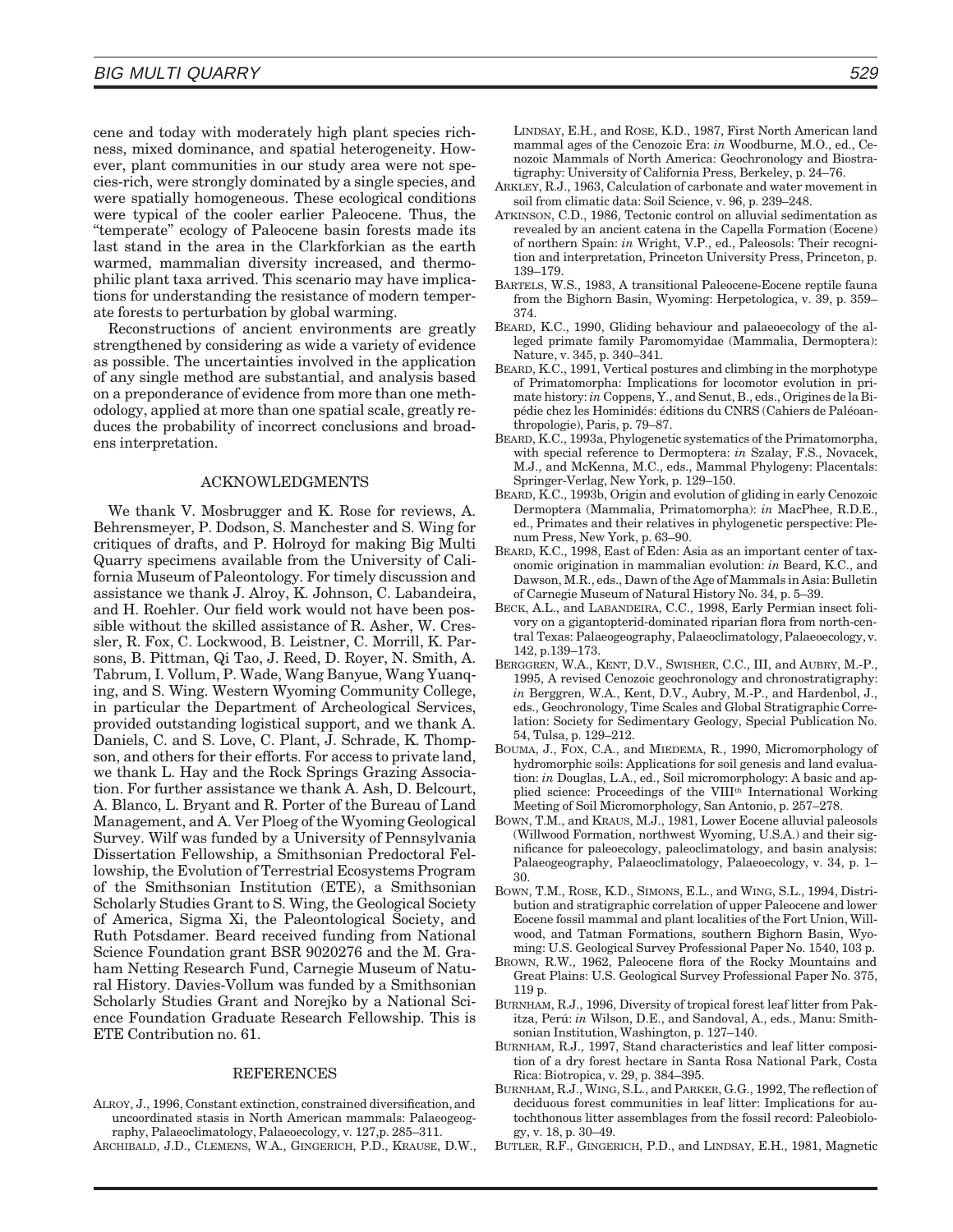polarity stratigraphy and biostratigraphy of Paleocene and lower Eocene continental deposits, Clark's Fork Basin, Wyoming: Journal of Geology, v. 89, p. 299–316.

- CHAGUE-GOFF, C., GOODARZI, F. and FYFE, W.S., 1996, Elementaldistribution and pyrite occurrence in a freshwater peatland, Alberta: Journal of Geology, v. 104, p. 649–663.
- CORFIELD, R.M., and CARTLIDGE, J.E., 1992, Oceanographic and climatic implications of the Palaeocene carbon isotope maximum: Terra Nova, v. 4, p. 443–455.
- CRANE, P.R., MANCHESTER, S.R., and DILCHER, D.L., 1990, A preliminary survey of fossil leaves and well-preserved reproductive structures from the Sentinel Butte Formation (Paleocene) near Almont, North Dakota: Fieldiana Geology New Series No. 20, 63 p.
- DASHZEVEG, D., 1990, New trends in adaptive radiation of early Tertiary rodents (Rodentia, Mammalia): Acta Zoologica Cracoviensia, v. 33, p. 37–44.
- DAVIES-VOLLUM, K.S., 1996, Underbeds beneath early Tertiary carbonaceous shales of the Bighorn Basin, Wyoming: Geological Society of America Annual Meeting, Abstracts with Programs, v. 28, p. 208.
- DAVIES-VOLLUM, K.S., and WING, S.L., 1998, Sedimentological, taphonomic, and climatic aspects of Eocene swamp deposits (Willwood Formation, Bighorn Basin, Wyoming): PALAIOS, v. 13, p. 26–38.
- DAWSON, M.R., and BEARD, K.C., 1996, New late Paleocene rodents (Mammalia) from Big Multi Quarry, Washakie Basin, Wyoming: Palaeovertebrata, v. 25, p. 301–321.
- DOUGHTY, S.C., GILL, D.J., and BLOUIN, D.C., 1994, A systematic survey of freeze-damaged palms in the New Orleans area after the 1989 freeze of the century: Principes, v. 38, p.64–72.
- GAZIN, C.L., 1962, A further study of the lower Eocene mammalian faunas of southwestern Wyoming: Smithsonian Miscellaneous Collections, v. 144, p. 1–98.
- GEMMILL, C.E.C., and JOHNSON, K.R., 1997, Paleoecology of a late Paleocene (Tiffanian) megaflora from the northern Great Divide Basin: PALAIOS, v. 12, p. 439–448.
- GINGERICH, P.D., 1989, New earliest Wasatchian mammalian fauna from the Eocene of northwestern Wyoming: Composition and diversity in a rarely sampled high-floodplain assemblage: University of Michigan Papers on Paleontology No. 28, 97 p.
- GINGERICH, P.D., ROSE, K.D., and KRAUSE, D.W., 1980, Early Cenozoic mammalian faunas of the Clark's Fork Basin-Polecat Bench area, northwestern Wyoming: *in* Gingerich, P.D., ed., Early Cenozoic paleontology and stratigraphy of the Bighorn Basin, Wyoming: University of Michigan Papers on Paleontology No. 24, p. 51–68.
- GIVNISH, T.J., 1984, Leaf and canopy adaptations in tropical forests: in Medina, E., Mooney, H.A., and Vázquez-Yánes, C., eds., Physiological ecology of plants of the wet tropics: Junk, The Hague, p. 51–84.
- GREENWOOD, D.R., 1992, Taphonomic constraints on foliar physiognomic interpretations of Late Cretaceous and Tertiary paleoclimates: Review of Palaeobotany and Palynology, v. 71, p. 149–190.
- GREENWOOD, D.R., and WING, S.L., 1995, Eocene continentalclimates and latitudinal temperature gradients: Geology, v. 23, p. 1044– 1048.
- GREGORY, K.M., and MCINTOSH, W.C., 1996, Paleoclimate and paleoelevation of the Oligocene Pitch-Pinnacle flora, Sawatch Range, Colorado: Geological Society of America Bulletin, v. 108, p. 545–561.
- GUNNELL, G.F., 1994, Paleocene mammals and faunal analysis of the Chappo type locality (Tiffanian), Green River Basin, Wyoming: Journal of Vertebrate Paleontology, v. 14, p. 81–104.
- GUNNELL, G.F., 1997, Wasatchian-Bridgerian (Eocene) paleoecology of the western interior of North America: Changing paleoenvironments and taxonomic composition of omomyid (Tarsiiformes) primates: Journal of Human Evolution, v. 32, p. 105–132.
- GUNNELL, G.F., and BARTELS, W.S., 1994, Early Bridgerian (middle Eocene) vertebrate paleontology and paleoecology of the southern Green River Basin, Wyoming: Contributions to Geology, University of Wyoming, v. 30, p. 57–70.
- GUNNELL, G.F., and GINGERICH, P.D., 1993, Skeleton of *Brachianodon westorum,* a new middle Eocene metacheiromyid (Mammalia,

Palaeanodonta) from the early Bridgerian (Bridger A) of the southern Green River Basin, Wyoming: Contributions from the Museum of Paleontology, University of Michigan, v. 28, p. 365– 392.

- HAYDEN, F.V., 1871, Preliminary report of the United States Geological Survey of Wyoming: Government Printing Office, Washington, 511 p.
- HERMAN, A.B., and SPICER, R.A., 1997, New quantitative paleoclimate data for the Late Cretaceous Arctic: Evidence for a warm polar ocean: Palaeogeography, Palaeoclimatology, Palaeoecology, v. 128, p. 227–251.
- HETTINGER, R.D., and KIRSCHBAUM, M.A., 1991, Chart showing correlations of some Upper Cretaceous and lower Tertiary rocks, from the east flank of the Washakie Basin to the east flank of the Rock Springs Uplift, Wyoming: U.S. Geological Survey, Miscellaneous Investigations Map I-2152.
- HEYWOOD, V.H., 1993, Flowering plants of the world: Oxford University Press, New York, 336 p.
- HICKEY, L.J., 1973, Classification of the architecture of dicotyledonous leaves: American Journal of Botany, v. 60, p. 17–33.
- HICKEY, L.J., 1977, Stratigraphy and paleobotany of the Golden Valley Formation (Early Tertiary) of western North Dakota: Geological Society of America Memoir No. 150, 183 p.
- HICKEY, L.J., 1979, A revised classification of the architecture of dicotyledonous leaves: *in* Metcalfe, C.R., and Chalk, L., eds., Anatomy of the dicotyledons, 2nd ed.: Clarendon, Oxford, p. 25–39.
- HICKEY, L.J., 1980, Paleocene stratigraphy and flora of the Clark's Fork Basin: *in* Gingerich, P.D., ed., Early Cenozoic paleontology and stratigraphy of the Bighorn Basin, Wyoming: University of Michigan Papers on Paleontology No. 24, p. 33–49.
- HICKEY, L.J., and WOLFE, J.A., 1975, The bases of angiospermphylogeny: Vegetative morphology: Annals of the Missouri Botanical Garden, v. 62, p. 538–589.
- JOHNSON, K.R., 1996, Description of seven common fossil leaf species from the Hell Creek Formation (Upper Cretaceous: Upper Maastrichtian), North Dakota, South Dakota, and Montana: Proceedings of the Denver Museum of Natural History, Series 3, No. 12, 47 p.
- KENNETT, J.P., and STOTT, L.D., 1991, Abrupt deep-sea warming, palaeoceanographic changes and benthic extinctions at the end of the Palaeocene: Nature, v. 353, p. 225–229.
- KIRSCHBAUM, M.A., 1987, Stratigraphic and sedimentologic framework of Paleocene rocks, southwest flank of the Rock Springs Uplift, Sweetwater County, Wyoming: U.S. Geological Survey Map MF-1973.
- KIRSCHBAUM M.A., ANDERSON, D.W., HELM, R.L., and BALDWIN, R.J., 1994, Paleocene drainage systems, Rock Springs uplift, Wyoming: The Mountain Geologist, v. 31, p. 19–28.
- KIRSCHBAUM, M.A., and NELSON, S.N., 1988, Geologic history and palynologic dating of Paleocene deposits, western Rock Springs uplift, Sweetwater County, Wyoming: Contributions to Geology, University of Wyoming, v. 26, p. 21–28.
- KNIGHT, D.H., 1994, Mountains and plains: The ecology of Wyoming landscapes: Yale University Press, New Haven, 338 p.
- KOCH, P.L., ZACHOS, J.C., and GINGERICH, P.D., 1992, Correlation between isotope records in marine and continental carbon reservoirs near the Palaeocene/Eocene boundary: Nature, v. 358, p. 319–322.
- KOENIGSWALD, W. VON, 1980, Das Skelett eines Pantolestiden (Proteutheria, Mamm.) aus dem mittleren Eozän von Messel bei Darmstadt: Pala¨ontologische Zeitschrift, v. 54, p. 267–287.
- KOENIGSWALD, W. von, and SCHIERNING, H.-P., 1987, The ecological niche of an extinct group of mammals, the early Tertiary apatemyids: Nature, v. 326, p. 595–597.
- KRAUS, M.J., and ASLAN, A., 1993, Eocene hydromorphic paleosols: Significance for interpreting ancient floodplain processes: Journal of Sedimentary Petrology, v. 63, p. 453–463.
- KRAUSE, D.W., 1986, Competitive exclusion and taxonomic displacement in the fossil record: The case of rodents and multituberculates in North America: *in* Flanagan, K.M., and Lillegraven, J.A., eds., Vertebrates, phylogeny, and philosophy: Contributions to Geology, University of Wyoming, Special Paper No. 3, p. 95–117.
- LEBKUECHER, J.G., 1997, Desiccation-time limits of photosynthetic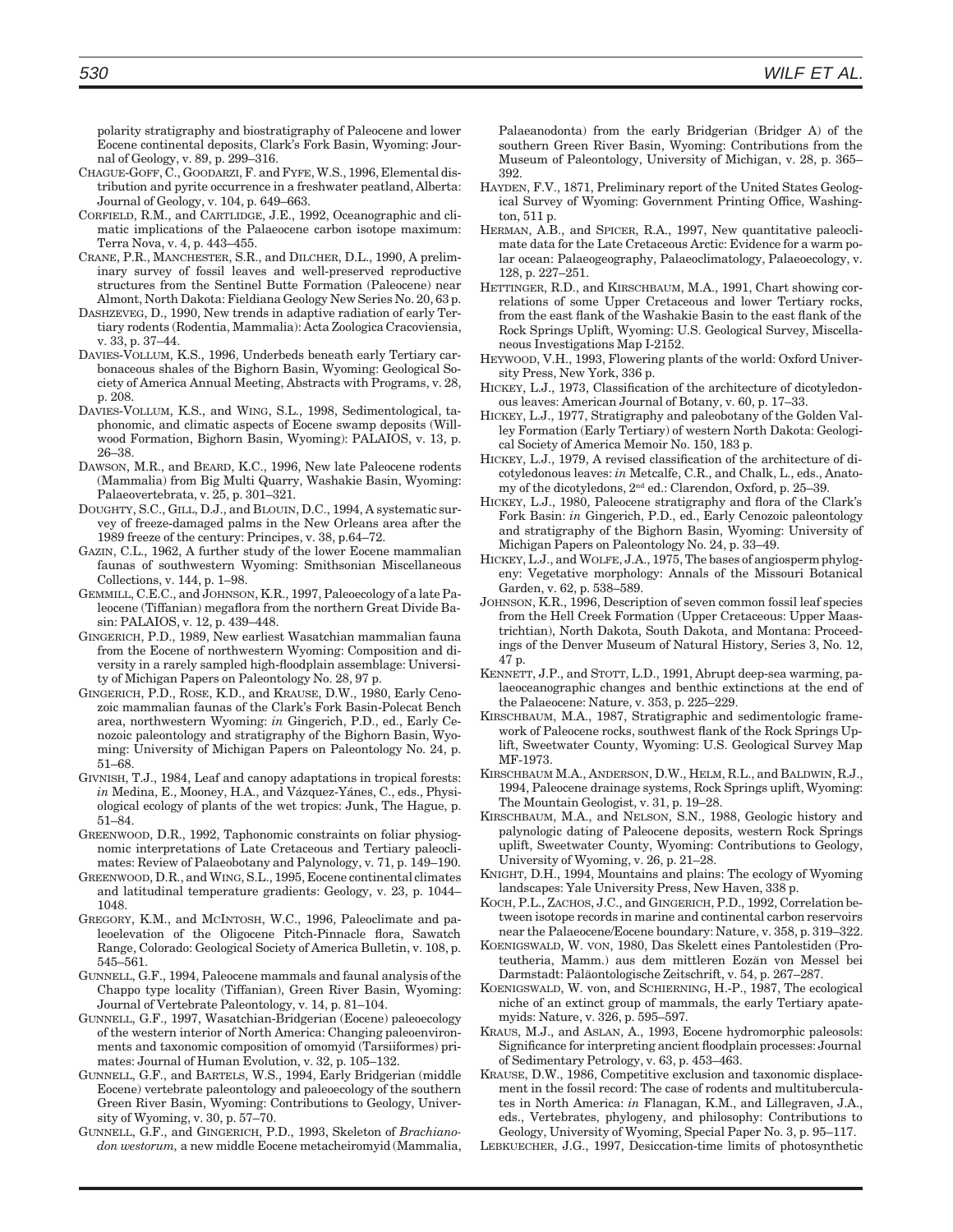recovery in *Equisetum hyemale* (Equisetaceae) spores: American Journal of Botany, v. 84, p. 792–797.

- LEGENDRE, S., 1989, Les communautés de mammifères du Paléogène (Eocène supérieur et Oligocène) d'Europe occidentale: Structures, milieux et évolution: Münchner Geowissenschaftliche Abhandlungen, Reihe A, Geologie und Paläontologie, v. 16, p. 1–110.
- LOVE, J.D., and CHRISTIANSEN, A.C., 1985, Geologic map of Wyoming: U.S. Geological Survey, scale 1:500,000.
- MANCHESTER, S.R., and CHEN, Z., 1996, *Palaeocarpinus aspinosa* sp. nov. (Betulaceae) from the Paleocene of Wyoming, U.S.A.: International Journal of Plant Sciences, v. 157, p. 644–655.
- MANCHESTER, S.R., and DILCHER, D.L., 1997, Reproductive and vegetative morphology of *Polyptera* (Juglandaceae) from the Paleocene of Wyoming and Montana: American Journal of Botany, v. 84, p. 649–663.
- MARKWICK, P.J., 1994, "Equability," continentality, and Tertiary "climate:'' The crocodilian perspective: Geology, v. 22, p. 613–616.
- MATTHEW, W.D., 1909, The Carnivora and Insectivora of the Bridger Basin, middle Eocene: Memoirs of the American Museum of Natural History, v. 9, p. 289–567.
- MENG, J., WYSS, A.R., DAWSON, M.R., and ZHAI, R., 1994, Primitive fossil rodent from Inner Mongolia and its implications for mammalian phylogeny: Nature, v. 370, p. 134–136.
- PFRETZSCHNER, H.-U., 1993, Muscle reconstruction and aquatic locomotion in the middle Eocene *Buxolestes piscator* from Messel near Darmstadt: Kaupia, v. 3, p. 75–87.
- PIGG, K.B., STOCKEY, R.A., and MAXWELL, S.L., 1993, *Paleomyrtinaea,* a new genus of permineralized myrtaceous fruits and seeds from the Eocene of British Columbia and Paleocene of North Dakota: Canadian Journal of Botany, v. 71, p. 1–9.
- RETALLACK, G.J., 1991, Untangling the effects of burial alteration and ancient soil formation: Annual Review of Earth and Planetary Sciences, v. 19, p. 183–206.
- ROEHLER, H.W., 1973, Geologic map of the Potter Mountain Quadrangle, Sweetwater County, Wyoming: U.S. Geological Survey Map GQ-1082.
- ROEHLER, H.W., 1979, Geology and energy resources of the Sand Butte Rim NW Quadrangle, Sweetwater County, Wyoming: U.S. Geological Survey Professional Paper No. 1065-A, 54 p.
- ROEHLER, H.W., 1992, Introduction to greater Green River Basin geology, physiography, and history of investigations: U.S. Geological Survey Professional Paper No. 1506-A, 14 p.
- ROSE, K.D., 1980, Clarkforkian Land-Mammal Age: Revised definition, zonation, and tentative intercontinental correlations: Science, v. 208, p. 744–746.
- ROSE, K.D., 1981a, The Clarkforkian Land-Mammal Age and mammalian faunal composition across the Paleocene-Eocene boundary: University of Michigan Papers on Paleontology No. 26, 197 p.
- ROSE, K.D., 1981b, Composition and species diversity in Paleocene and Eocene mammal assemblages: An empirical study: Journal of Vertebrate Paleontology, v. 1, p. 367–388.
- ROSE, K.D., 1987, Climbing adaptations in the early Eocene mammal *Chriacus* and the origin of Artiodactyla: Science, v. 236, p. 314– 316.
- SAKAI, A., and LARCHER, W., 1987, Frost survival of plants: Responses and adaptation to freezing stress: Springer-Verlag, Berlin, 321 p.
- SAVAGE, D.E., and WATERS, B.T., 1978, A new omomyid primate from the Wasatch Formation of southern Wyoming: Folia Primatologica, v. 30, p. 1–29.
- SAVAGE, D.E., WATERS, B.T., and HUTCHISON, J.H., 1972, Northwestern border of the Washakie Basin, Wyoming: *in* West, R.M., ed., Guidebook: Field conference on Tertiary biostratigraphy of southern and western Wyoming: Adelphi University, Garden City, p. 32–39.
- SAVIN, S.M., 1977, The history of the Earth's surface temperature during the past 100 million years: Annual Review of Earth and Planetary Sciences, v. 5, p. 319–355.
- SLOAN, L.C., 1994, Equable climates during the early Eocene: Significance of regional paleogeography for North American climate: Geology, v. 22, p. 881–884.
- SMITH, A.G., SMITH, D.G., and FUNNELL, B.M., 1994, Atlas of Mesozoic and Cenozoic coastlines: Cambridge University Press, Cambridge, 99 p.
- SOBECKI, T.M., and WILDING, L.P., 1982: Calcic horizon distribution and soil classification in selected soils of the Texas coast prairie: Soil Science Society of America Journal, v. 46, p. 1222–1227.
- SZALAY, F.S., 1985, Rodent and lagomorph morphotype adaptations, origins, and relationships: Some postcranial attributes analyzed: *in* Luckett, W.P., and Hartenberger, J.-L., eds., Evolutionary relationships among rodents: A multidisciplinary analysis: Plenum Press, New York, p. 83–132.
- SZALAY, F.S., 1994, Evolutionary history of the marsupials and an analysis of osteological characters: Cambridge University Press, Cambridge, 481 p.
- THOMAS, E., and SHACKLETON, N.J., 1996, The latest Paleocene benthic foraminiferal extinction and stable isotope anomalies: *in* Knox, R.O., Corfield, R.M., and Dunay, R.E., eds., Correlation of the early Paleogene in Northwest Europe: (London) Geological Society Special Publication No. 101, p. 401–441.
- TONG, Y., and DAWSON, M.R., 1995, Early Eocene rodents (Mammalia) from Shandong Province, People's Republic of China: Annals of Carnegie Museum, v. 64, p. 51–63.
- WEBB, L.J., 1959, A physiognomic classification of Australian rain forests: Journal of Ecology, v. 47, p. 551–570.
- WILDE, S.A., COREY, R.B., IYER, J.G., and VOIGHT, G.K., 1979, Soil and plant analysis for tree culture: Oxford and IBH Publishing Co., New Delhi, 224 p.
- WILDING, L.P., and REHAGE, J.A., 1985, Pedogenesis of soils with aquic moisture regimes: Wetland soils, classification and utilization: The Institute, Los Banos, Philippines, p. 139–157.
- WILF, P., 1997, When are leaves good thermometers? A new case for Leaf Margin Analysis: Paleobiology, v. 23, p. 373–390.
- WILF, P., WING, S.L., GREENWOOD, D.R., and GREENWOOD, C.L., 1998, Using fossil leaves as paleoprecipitation indicators: An Eocene example: Geology, v. 26, p. 203–206.
- WILLIAMS, B.A., and COVERT, H.H., 1994, New early Eocene anaptomorphine primate (Omomyidae) from the Washakie Basin, Wyoming, with comments on the phylogeny and paleobiology of anaptomorphines: American Journal of Physical Anthropology, v. 93, p. 323–340.
- WING, S.L., 1998, Late Paleocene-early Eocene floral and climatic change in the Bighorn Basin, Wyoming: *in* Berggren, W.A., Aubry, M.-P., and Lucas, S., eds., Late Paleocene-early Eocene biotic and climatic events: Columbia University Press, New York, p. 371– 391.
- WING, S.L., ALROY, J., and HICKEY, L.J., 1995, Plant and mammal diversity in the Paleocene to early Eocene of the Bighorn Basin: Palaeogeography, Palaeoclimatology, Palaeoecology, v. 115, p. 117– 155.
- WING, S.L., BAO, H., and KOCH, P.L., in press, An early Eocene cool period? Evidence for continental cooling during the warmest part of the Cenozoic: *in* Huber, B.T., MacLeod, K., and Wing, S.L., eds., Warm climates in Earth history: Cambridge University Press, Cambridge.
- WING, S.L., and DIMICHELE, W.A., 1995, Conflict between local and global changes in plant diversity through geological time: PA-LAIOS, v. 10, p. 551–564.
- WING, S.L., and FLEMING, F., 1995, Why no adaptive radiation of plants in the Paleocene?: Geological Society of America Annual Meeting, Abstracts with Programs, v. 27, p. 164.
- WING, S.L., and GREENWOOD, D.R., 1993, Fossils and fossil climate: The case for equable continental interiors in the Eocene: Philosophical Transactions of the Royal Society of London B, v. 341, p. 243–252.
- WING, S.L., and SUES, H.-D., 1992, Mesozoic and early Cenozoic continental ecosystems: *in* Behrensmeyer, A.K., Damuth, J.D., Di-Michele, W.A., Potts, R., Sues, H.-D., and Wing, S.L., eds., Terrestrial ecosystems through time: University of Chicago Press, Chicago, p. 327–416.
- WINKLER, D.A., 1983, Paleoecology of an early Eocene mammalian fauna from paleosols in the Clarks Fork Basin, northwestern Wyoming (U.S.A.): Palaeogeography, Palaeoclimatology, Palaeoecology, v. 43, p. 261–298.
- WINTERFELD, G.F., 1982, Mammalian paleontology of the Fort Union Formation (Paleocene), eastern Rock Springs Uplift, Sweetwater